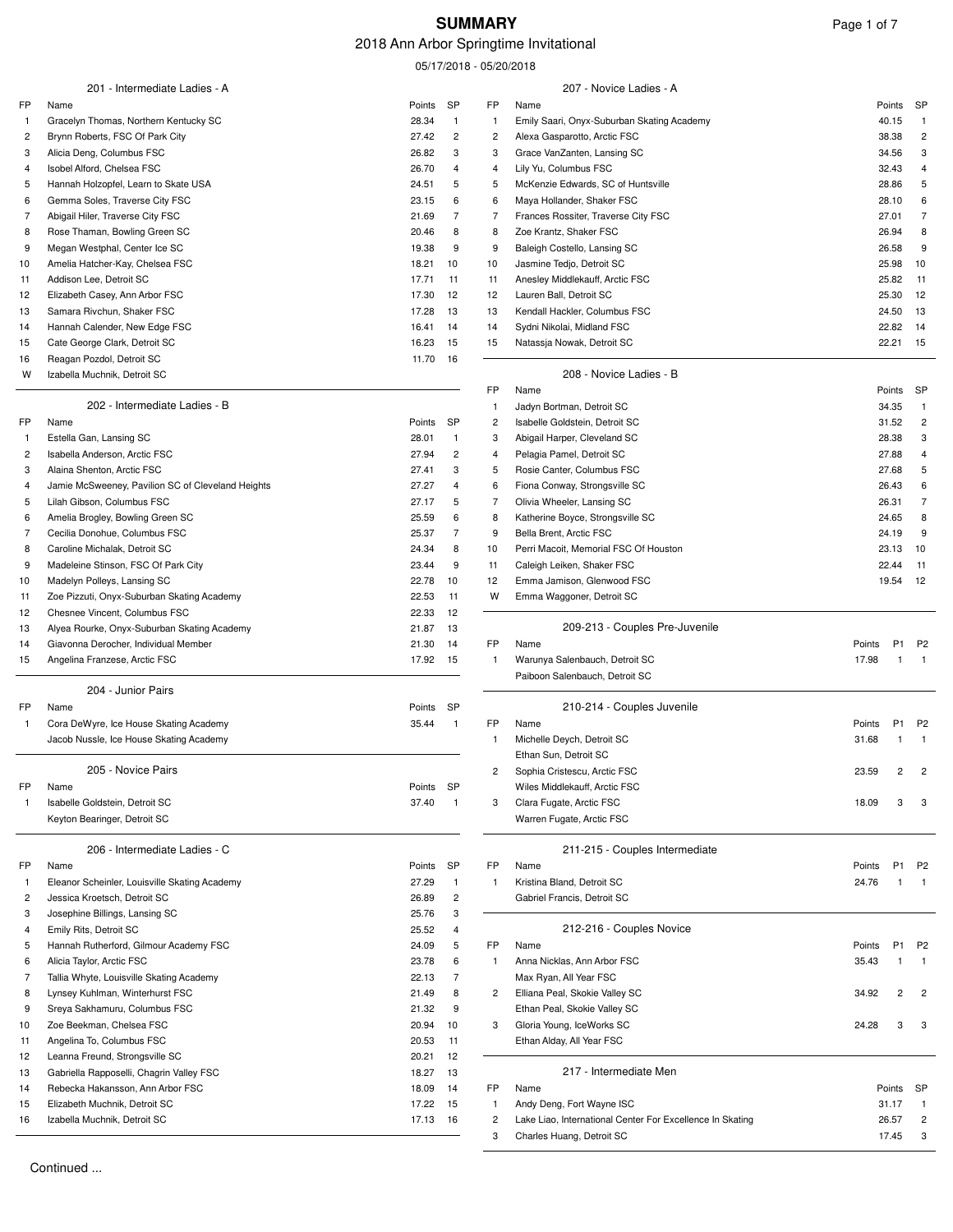# **SUMMARY** Page 2 of 7

# 2018 Ann Arbor Springtime Invitational

05/17/2018 - 05/20/2018

|                | 218 - Novice Men                                      |        |                         |                | 226 - Juvenile Girls                              |                   |                |
|----------------|-------------------------------------------------------|--------|-------------------------|----------------|---------------------------------------------------|-------------------|----------------|
| FP             | Name                                                  | Points | SP                      | FP             | Name                                              | Points            | <b>SP</b>      |
| -1             | Matthew Nielsen, Strongsville SC                      | 50.96  | $\overline{1}$          | 1              | Elinor Minton, SC of Huntsville                   | 28.68             |                |
|                |                                                       |        |                         | 2              | Ella Wingler, Columbus FSC                        | 27.48             | 2              |
|                | 219 - SDS Shadow - Juvenile                           |        |                         | 3              | Audrey Poat, Arctic FSC                           | 25.99             | 3              |
| FP             | Name                                                  | Points | P1                      | 4              | Anna Kate Graban, Shaker FSC                      | 21.86             | 4              |
| -1             | Andria Annala, Ann Arbor FSC                          | 34.11  | -1                      | 5              | Nichole Warren, Detroit SC                        | 20.96             | 5              |
|                | Alexandra Miller-Thomas, Detroit SC                   |        |                         | 6              | Anneka Fernando, Lansing SC                       | 19.54             | 6              |
| 2              | Julia Kaltwasser, Ann Arbor FSC                       | 32.78  | $\overline{c}$          | 7              | Gabriella Irvin, Onyx-Suburban Skating Academy    | 19.47             | $\overline{7}$ |
|                | Elizabeth Ludlow, Ann Arbor FSC                       |        |                         | 8              | Erika Gerstenslager, Center Ice SC                | 18.27             | 8              |
| 3              | Sloan Markin, Greater Kalamazoo Skating Association   | 30.54  | 3                       | 9              | Eliza Morman, Lansing SC                          | 18.09             |                |
|                | Amanda Piel, Greater Kalamazoo Skating Association    |        |                         | 10             | Natalie Eich, Strongsville SC                     | 18.02             | 10             |
| 4              | Lindsey Piel, Greater Kalamazoo Skating Association   | 29.90  | 4                       | 11             | Allison Young, Columbus FSC                       | 17.50             | 11             |
|                | Natalie Brenne, Greater Kalamazoo Skating Association |        |                         | 12             | Cate Rukin, Shaker FSC                            | 16.55             | 12             |
| 5              | Jordan Brenne, Greater Kalamazoo Skating Association  | 28.36  | 5                       | 13             | Michelle Deych, Detroit SC                        | 16.26             | 13             |
|                | Khloe Felton, Greater Kalamazoo Skating Association   |        |                         | 14             | Hannah Baldwin, FSC Of Park City                  | 15.66             | 14             |
|                |                                                       |        |                         | 15             | Keira Li, Arctic FSC                              | 15.15             | 15             |
|                | 220 - SDS Shadow Intermediate                         |        |                         | 16             | Bella Morris, Onyx-Suburban Skating Academy       | 14.14             | 16             |
| FP             |                                                       | Points | P <sub>1</sub>          | 17             |                                                   | 12.88             | 17             |
|                | Name<br>Salome Mouliere, Ann Arbor FSC                |        | $\overline{1}$          |                | Madison Majeske, Chelsea FSC                      |                   |                |
| -1             |                                                       | 36.62  |                         | W              | Maisie Minnick, Lansing SC                        |                   |                |
|                | Evelyn Lemm, Ann Arbor FSC                            |        |                         |                | 227 - Intermediate Ladies - A                     |                   |                |
| 2              | Sadie Woodruff, Cleveland Ice Storm                   | 30.52  | 2                       |                |                                                   |                   |                |
|                | Leah Grieco, Strongsville SC                          |        |                         | FP             | Name                                              | Points            | FS             |
| 3              | Carly Wholihan, Ann Arbor FSC                         | 29.56  | 3                       | 1              | Alaina Shenton, Arctic FSC                        | 51.89             |                |
|                | Rachel Eglinton, Ann Arbor FSC                        |        |                         | 2              | Lilah Gibson, Columbus FSC                        | 49.34             | 2              |
|                |                                                       |        |                         | 3              | Eleanor Scheinler, Louisville Skating Academy     | 48.49             | 3              |
|                | 221 - SDS Shadow Junior                               |        |                         | 4              | Chesnee Vincent, Columbus FSC                     | 45.19             |                |
| FP             | Name                                                  | Points | P <sub>1</sub>          | 5              | Hannah Holzopfel, Learn to Skate USA              | 43.19             | 5              |
| 1              | Jalyn Dubois, Greater Kalamazoo Skating Association   | 30.32  | $\overline{1}$          | 6              | Caroline Michalak, Detroit SC                     | 38.23             | 6              |
|                | Haley Williams, Greater Kalamazoo Skating Association |        |                         | 7              | Amelia Brogley, Bowling Green SC                  | 35.03             | 7              |
|                |                                                       |        |                         | 8              | Madelyn Polleys, Lansing SC                       | 34.84             | 8              |
|                | 222 - SDS Shadow Senior                               |        |                         | 9              | Megan Westphal, Center Ice SC                     | 33.61             | 9              |
|                | Name                                                  | Points | P <sub>1</sub>          | 10             | Izabella Muchnik, Detroit SC                      | 32.13             | 10             |
| $\overline{1}$ | Trinity Lee, Detroit SC                               | 35.98  | $\overline{1}$          | 11             | Samara Rivchun, Shaker FSC                        | 30.82             | 11             |
|                | Eva Pate, Strongsville SC                             |        |                         | 12             | Elizabeth Muchnik, Detroit SC                     | 29.41             | 12             |
|                |                                                       |        |                         | 13             | Elizabeth Casey, Ann Arbor FSC                    | 28.11             | 13             |
|                | 223 - Couples Juvenile                                |        |                         | 14             | Angelina Franzese, Arctic FSC                     | 26.64             | -14            |
| FP             | Name                                                  | Points | FD                      |                |                                                   |                   |                |
| $\mathbf{1}$   | Clara Fugate, Arctic FSC                              | 26.07  | $\overline{1}$          |                | 228 - Intermediate Ladies - B                     |                   |                |
|                | Warren Fugate, Arctic FSC                             |        |                         | FP             | Name                                              | Points            | FS             |
| 2              | Michelle Deych, Detroit SC                            | 24.86  | 2                       | 1              | Brynn Roberts, FSC Of Park City                   | 61.03             |                |
|                | Ethan Sun, Detroit SC                                 |        |                         | 2              | Lynsey Kuhlman, Winterhurst FSC                   | 47.13             | $\overline{c}$ |
| 3              | Sophia Cristescu, Arctic FSC                          | 22.57  | 3                       | 3              | Jamie McSweeney, Pavilion SC of Cleveland Heights | 45.44             | 3              |
|                | Wiles Middlekauff, Arctic FSC                         |        |                         | 4              | Josephine Billings, Lansing SC                    | 40.83             |                |
|                |                                                       |        |                         | 5              | Tallia Whyte, Louisville Skating Academy          | 39.30             | 5              |
|                | 224 - Couples Intermediate                            |        |                         | 6              | Addison Lee, Detroit SC                           | 35.52             |                |
| FP             | Name                                                  | Points | FD                      | $\overline{7}$ | Angelina To, Columbus FSC                         | 34.81             |                |
| $\mathbf{1}$   | Kristina Bland, Detroit SC                            | 26.94  | $\overline{1}$          | 8              | Madeleine Stinson, FSC Of Park City               | 34.60             | 8              |
|                | Gabriel Francis, Detroit SC                           |        |                         | 9              | Chase Naylor, Fort Wayne ISC                      | 33.72             | 9              |
|                |                                                       |        |                         | 10             | Giavonna Derocher, Individual Member              | 32.88             | 10             |
|                | 225 - Couples Novice                                  |        |                         | 11             | Zoe Beekman, Chelsea FSC                          | 31.39             | 11             |
| FP             | Name                                                  | Points | FD                      | 12             | Cate George Clark, Detroit SC                     | 25.90             | 12             |
| -1             | Anna Nicklas, Ann Arbor FSC                           | 55.75  | $\overline{1}$          | 13             | Rebecka Hakansson, Ann Arbor FSC                  | 25.58             | 13             |
|                | Max Ryan, All Year FSC                                |        |                         | W              | Tetyana Kulish, Onyx-Suburban Skating Academy     |                   |                |
| 2              | Elliana Peal, Skokie Valley SC                        | 52.94  | $\overline{\mathbf{c}}$ |                |                                                   |                   |                |
|                | Ethan Peal, Skokie Valley SC                          |        |                         |                | 234-237 SDS International                         |                   |                |
|                |                                                       |        |                         | FP             | Name                                              |                   | P2             |
|                | 232-235 - SDS Pre-Gold                                |        |                         |                |                                                   | Points            |                |
|                |                                                       |        |                         | 1              | Eva Pate, Strongsville SC                         | 79.86             |                |
| FP             | Name                                                  | Points | P <sub>2</sub>          | 3              | Mira Tasich, Detroit SC                           | 65.48             | 2              |
| -1             | Lizzy Mar, Skokie Valley SC                           | 77.58  | $\mathbf{1}$            | $\overline{c}$ | Joy Davis, Columbus FSC                           | 66.07             | 3              |
| 3              | Caroline Maier, Greater Kalamazoo Skating Association | 65.87  | $\overline{c}$          |                | 155 Novice Men                                    |                   |                |
| $\overline{c}$ | Jalyn Dubois, Greater Kalamazoo Skating Association   | 66.44  | 3                       |                |                                                   |                   |                |
| W              | Catherine Gooch, Lone Star FSC                        |        |                         | FP             | Name<br>Nioloon Ctrongovillo CO<br>M <sub>o</sub> | Points FS<br>0700 |                |
|                |                                                       |        |                         |                |                                                   |                   |                |

Continued .

 $\overline{a}$ 

 $\overline{\phantom{a}}$ 

 $\overline{a}$ 

| 218 - Novice Men                                                    |        |                |                         | 226 - Juvenile Girls                              |                 |                    |
|---------------------------------------------------------------------|--------|----------------|-------------------------|---------------------------------------------------|-----------------|--------------------|
| Name                                                                | Points | SP             | FP                      | Name                                              | Points          | SP                 |
| Matthew Nielsen, Strongsville SC                                    | 50.96  | $\overline{1}$ | $\overline{1}$          | Elinor Minton, SC of Huntsville                   | 28.68           | $\mathbf{1}$       |
|                                                                     |        |                | 2                       | Ella Wingler, Columbus FSC                        | 27.48           | 2                  |
| 219 - SDS Shadow - Juvenile                                         |        |                | 3                       | Audrey Poat, Arctic FSC                           | 25.99           | 3                  |
| Name                                                                | Points | P <sub>1</sub> | 4                       | Anna Kate Graban, Shaker FSC                      | 21.86           | 4                  |
| Andria Annala, Ann Arbor FSC                                        | 34.11  | $\mathbf{1}$   | 5                       | Nichole Warren, Detroit SC                        | 20.96           | 5                  |
| Alexandra Miller-Thomas, Detroit SC                                 |        |                | 6                       | Anneka Fernando, Lansing SC                       | 19.54           | 6                  |
| Julia Kaltwasser, Ann Arbor FSC                                     | 32.78  | $\overline{c}$ | 7                       | Gabriella Irvin, Onyx-Suburban Skating Academy    | 19.47           | 7                  |
| Elizabeth Ludlow, Ann Arbor FSC                                     |        |                | 8                       | Erika Gerstenslager, Center Ice SC                | 18.27           | 8                  |
| Sloan Markin, Greater Kalamazoo Skating Association                 | 30.54  | 3              | 9                       | Eliza Morman, Lansing SC                          | 18.09           | 9                  |
| Amanda Piel, Greater Kalamazoo Skating Association                  |        |                | 10                      | Natalie Eich, Strongsville SC                     | 18.02           | 10                 |
| Lindsey Piel, Greater Kalamazoo Skating Association                 | 29.90  | $\overline{4}$ | 11                      | Allison Young, Columbus FSC                       | 17.50           | 11                 |
| Natalie Brenne, Greater Kalamazoo Skating Association               |        |                | 12                      | Cate Rukin, Shaker FSC                            | 16.55           | 12                 |
| Jordan Brenne, Greater Kalamazoo Skating Association                | 28.36  | 5              | 13                      | Michelle Deych, Detroit SC                        | 16.26           | 13                 |
| Khloe Felton, Greater Kalamazoo Skating Association                 |        |                | 14                      | Hannah Baldwin, FSC Of Park City                  | 15.66           | 14                 |
| 220 - SDS Shadow Intermediate                                       |        |                | 15                      | Keira Li, Arctic FSC                              | 15.15           | 15                 |
|                                                                     |        |                | 16                      | Bella Morris, Onyx-Suburban Skating Academy       | 14.14           | 16                 |
| Name                                                                | Points | P <sub>1</sub> | 17                      | Madison Majeske, Chelsea FSC                      | 12.88           | -17                |
| Salome Mouliere, Ann Arbor FSC                                      | 36.62  | $\mathbf{1}$   | w                       | Maisie Minnick, Lansing SC                        |                 |                    |
| Evelyn Lemm, Ann Arbor FSC                                          |        |                |                         | 227 - Intermediate Ladies - A                     |                 |                    |
| Sadie Woodruff, Cleveland Ice Storm<br>Leah Grieco, Strongsville SC | 30.52  | $\overline{c}$ | FP                      | Name                                              |                 |                    |
|                                                                     | 29.56  | 3              | $\overline{1}$          | Alaina Shenton, Arctic FSC                        | Points<br>51.89 | FS<br>$\mathbf{1}$ |
| Carly Wholihan, Ann Arbor FSC                                       |        |                | 2                       | Lilah Gibson, Columbus FSC                        | 49.34           | $\overline{c}$     |
| Rachel Eglinton, Ann Arbor FSC                                      |        |                | 3                       | Eleanor Scheinler, Louisville Skating Academy     | 48.49           | 3                  |
| 221 - SDS Shadow Junior                                             |        |                | 4                       | Chesnee Vincent, Columbus FSC                     | 45.19           | 4                  |
| Name                                                                | Points | P1             | 5                       | Hannah Holzopfel, Learn to Skate USA              | 43.19           | 5                  |
| Jalyn Dubois, Greater Kalamazoo Skating Association                 | 30.32  | $\overline{1}$ | 6                       | Caroline Michalak, Detroit SC                     | 38.23           | 6                  |
| Haley Williams, Greater Kalamazoo Skating Association               |        |                | 7                       | Amelia Brogley, Bowling Green SC                  | 35.03           | 7                  |
|                                                                     |        |                | 8                       | Madelyn Polleys, Lansing SC                       | 34.84           | 8                  |
| 222 - SDS Shadow Senior                                             |        |                | 9                       | Megan Westphal, Center Ice SC                     | 33.61           | 9                  |
| Name                                                                | Points | P1             | 10                      | Izabella Muchnik, Detroit SC                      | 32.13           | 10                 |
| Trinity Lee, Detroit SC                                             | 35.98  | $\overline{1}$ | 11                      | Samara Rivchun, Shaker FSC                        | 30.82           | 11                 |
| Eva Pate, Strongsville SC                                           |        |                | 12                      | Elizabeth Muchnik, Detroit SC                     | 29.41           | 12                 |
|                                                                     |        |                | 13                      | Elizabeth Casey, Ann Arbor FSC                    | 28.11           | 13                 |
| 223 - Couples Juvenile                                              |        |                | 14                      | Angelina Franzese, Arctic FSC                     | 26.64           | 14                 |
| Name                                                                | Points | FD             |                         |                                                   |                 |                    |
| Clara Fugate, Arctic FSC                                            | 26.07  | $\mathbf{1}$   |                         | 228 - Intermediate Ladies - B                     |                 |                    |
| Warren Fugate, Arctic FSC                                           |        |                | FP                      | Name                                              | Points          | FS                 |
| Michelle Deych, Detroit SC                                          | 24.86  | 2              | $\overline{1}$          | Brynn Roberts, FSC Of Park City                   | 61.03           | $\overline{1}$     |
| Ethan Sun, Detroit SC                                               |        |                | 2                       | Lynsey Kuhlman, Winterhurst FSC                   | 47.13           | $\overline{c}$     |
| Sophia Cristescu, Arctic FSC                                        | 22.57  | 3              | 3                       | Jamie McSweeney, Pavilion SC of Cleveland Heights | 45.44           | 3                  |
| Wiles Middlekauff, Arctic FSC                                       |        |                | 4                       | Josephine Billings, Lansing SC                    | 40.83           | 4                  |
|                                                                     |        |                | 5                       | Tallia Whyte, Louisville Skating Academy          | 39.30           | 5                  |
| 224 - Couples Intermediate                                          |        |                | 6                       | Addison Lee, Detroit SC                           | 35.52           | 6                  |
| Name                                                                | Points | FD             | 7                       | Angelina To, Columbus FSC                         | 34.81           | 7                  |
| Kristina Bland, Detroit SC                                          | 26.94  | $\overline{1}$ | 8                       | Madeleine Stinson, FSC Of Park City               | 34.60           | 8                  |
| Gabriel Francis, Detroit SC                                         |        |                | 9                       | Chase Naylor, Fort Wayne ISC                      | 33.72           | 9                  |
|                                                                     |        |                | 10                      | Giavonna Derocher, Individual Member              | 32.88           | 10                 |
| 225 - Couples Novice                                                |        |                | 11                      | Zoe Beekman, Chelsea FSC                          | 31.39           | 11                 |
| Name                                                                | Points | FD             | 12                      | Cate George Clark, Detroit SC                     | 25.90           | 12                 |
| Anna Nicklas, Ann Arbor FSC                                         | 55.75  | $\mathbf{1}$   | 13                      | Rebecka Hakansson, Ann Arbor FSC                  | 25.58           | 13                 |
| Max Ryan, All Year FSC                                              |        |                | W                       | Tetyana Kulish, Onyx-Suburban Skating Academy     |                 |                    |
| Elliana Peal, Skokie Valley SC                                      | 52.94  | $\overline{c}$ |                         |                                                   |                 |                    |
| Ethan Peal, Skokie Valley SC                                        |        |                |                         | 234-237 SDS International                         |                 |                    |
|                                                                     |        |                | FP                      | Name                                              | Points          | P <sub>2</sub>     |
| 232-235 - SDS Pre-Gold                                              |        |                | $\overline{1}$          | Eva Pate, Strongsville SC                         | 79.86           | $\overline{1}$     |
| Name                                                                | Points | P <sub>2</sub> | 3                       | Mira Tasich, Detroit SC                           | 65.48           | $\overline{c}$     |
| Lizzy Mar, Skokie Valley SC                                         | 77.58  | $\mathbf{1}$   | $\overline{\mathbf{c}}$ | Joy Davis, Columbus FSC                           | 66.07           | 3                  |
| Caroline Maier, Greater Kalamazoo Skating Association               | 65.87  | $\overline{c}$ |                         | 155 Novice Men                                    |                 |                    |
| Jalyn Dubois, Greater Kalamazoo Skating Association                 | 66.44  | 3              |                         |                                                   |                 |                    |

1 Matthew Nielsen, Strongsville SC 87.33 1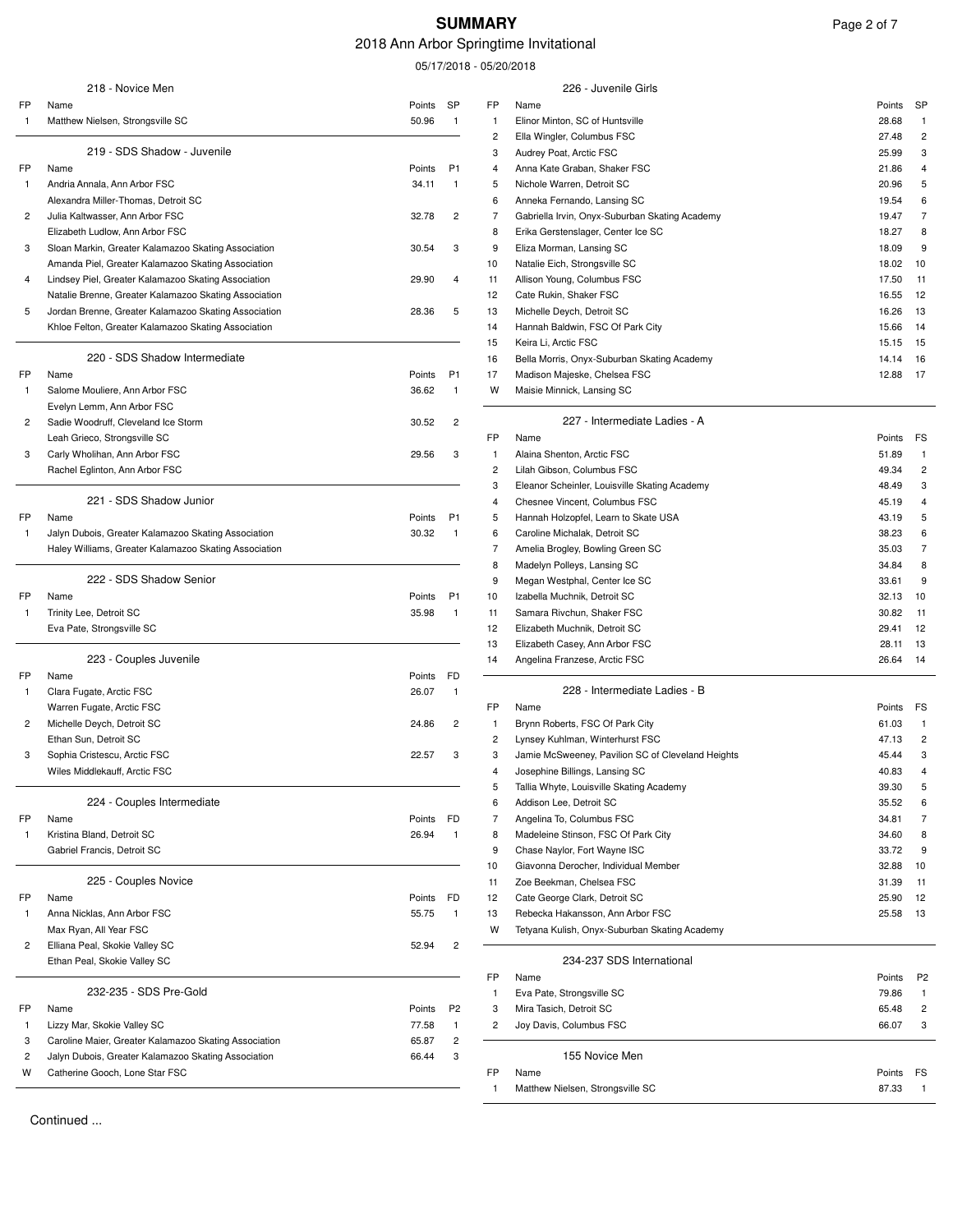### 2018 Ann Arbor Springtime Invitational

05/17/2018 - 05/20/2018

|              |                                                          |                |                         | 05/17/2018 - 05/20/2018 |                                                                               |                |                         |
|--------------|----------------------------------------------------------|----------------|-------------------------|-------------------------|-------------------------------------------------------------------------------|----------------|-------------------------|
|              | 229 - Intermediate Ladies - C                            |                |                         |                         | 238 Juvenile Girls - A                                                        |                |                         |
| FP           | Name                                                     | Points         | FS                      | FP                      | Name                                                                          | Points         | FS                      |
| $\mathbf{1}$ | Faye Kropf, Fort Wayne ISC                               | 60.88          | $\mathbf{1}$            | $\mathbf{1}$            | Ella Wingler, Columbus FSC                                                    | 46.32          | $\overline{1}$          |
| 2            | Jessica Kroetsch, Detroit SC                             | 49.58          | $\overline{2}$          | 2                       | Audrey Poat, Arctic FSC                                                       | 45.97          | $\overline{c}$          |
| 3            | Isobel Alford, Chelsea FSC                               | 49.09          | 3                       | 3                       | Grace Wang, Onyx-Suburban Skating Academy                                     | 42.90          | 3                       |
| 4            | Gracelyn Thomas, Northern Kentucky SC                    | 46.44          | $\overline{4}$          | 4                       | Alicia Deng, Columbus FSC                                                     | 41.67          | 4                       |
| 5            | Isabella Anderson, Arctic FSC                            | 43.94          | 5                       | 5                       | Nichole Warren, Detroit SC                                                    | 39.26          | 5                       |
| 6            | Emily Rits, Detroit SC                                   | 41.69          | 6                       | 6                       | Elinor Minton, SC of Huntsville                                               | 37.97          | 6                       |
| 7            | Estella Gan, Lansing SC                                  | 38.52          | $\overline{7}$          | 7                       | Natalie Eich, Strongsville SC                                                 | 32.72          | $\overline{7}$          |
| 8            | Zoe Pizzuti, Onyx-Suburban Skating Academy               | 34.85          | 8                       | 8                       | Mikhaila Nienus, Farmington Hills FSC                                         | 32.15          | 8                       |
| 9            | Leanna Freund, Strongsville SC                           | 34.58          | 9                       | 9                       | Keira Li, Arctic FSC                                                          | 29.71          | 9                       |
| 10           | Amelia Hatcher-Kay, Chelsea FSC                          | 33.98          | 10                      | 10                      | Anna Kate Graban, Shaker FSC                                                  | 29.69          | 10                      |
| 11           | Sreya Sakhamuru, Columbus FSC                            | 33.74          | 11                      | 11                      | Anneka Fernando, Lansing SC                                                   | 28.71          | 11                      |
| 12           | Gabriella Rapposelli, Chagrin Valley FSC                 | 31.82          | 12                      | 12                      | Jillian Gerus, Arctic FSC                                                     | 26.63          | 12                      |
| 13           | Alicia Taylor, Arctic FSC                                | 30.74          | 13                      | 13                      | Nora Staszewski, Lansing SC                                                   | 22.08          | 13                      |
| 14           | Hannah Calender, New Edge FSC                            | 29.37          | 14                      | W                       | Maisie Minnick, Lansing SC                                                    |                |                         |
|              | 230 - Novice Ladies - A                                  |                |                         |                         | 239 Pre-Juvenile Girls - A                                                    |                |                         |
| FP           | Name                                                     | Points         | FS                      | FP                      | Name                                                                          | Points         | FS                      |
| -1           | Alexa Gasparotto, Arctic FSC                             | 71.06          | $\overline{1}$          | $\mathbf{1}$            | Ryan Pesta, Detroit SC                                                        | 30.22          | $\overline{1}$          |
| 2            | Grace VanZanten, Lansing SC                              | 68.76          | $\overline{2}$          | $\overline{c}$          | Erin Biederman, Detroit SC                                                    | 28.60          | $\overline{c}$          |
| 3            | Alison Yan, Columbus FSC                                 | 65.47          | 3                       | 3                       | Brigid Guerin, Glenwood FSC                                                   | 28.32          | 3                       |
| 4            | Frances Rossiter, Traverse City FSC                      | 57.64          | $\overline{4}$          | 4                       | Erika Gerstenslager, Center Ice SC                                            | 27.58          | $\overline{\mathbf{4}}$ |
| 5            | Kendall Hackler, Columbus FSC                            | 55.94          | 5                       | 5                       | Emily Rosenberg, Detroit SC                                                   | 26.66          | 5                       |
| 6            | Zoe Krantz, Shaker FSC                                   | 54.55          | 6                       | 6                       | Cristina Wrobel, Glenwood FSC                                                 | 26.45          | 6                       |
| 7            | Abigail Harper, Cleveland SC                             | 53.46          | $\overline{7}$          | 7                       | Ava Zelasko, Detroit SC                                                       | 25.70          | 7                       |
| 8            | Lauren Ball, Detroit SC                                  | 52.46          | 8                       | 8                       | Grace Vainik, Detroit SC                                                      | 24.20          | 8                       |
| 9            | Jasmine Tedjo, Detroit SC                                | 52.38          | 9                       | 9                       | Rena Bilenko, Columbus FSC                                                    | 23.13          | 9                       |
| 10           | Fiona Conway, Strongsville SC                            | 48.50          | 10                      | 10                      | Madison Majeske, Chelsea FSC                                                  | 22.45          | 10                      |
| 11           | Natassja Nowak, Detroit SC                               | 48.29          | 11                      | 11                      | Maia Rose Whyte, Louisville Skating Academy                                   | 22.20          | 11                      |
| 12           | Perri Macoit, Memorial FSC Of Houston                    | 37.69          | 12                      | 12                      | Grace Worthington, Lake Effect FSC                                            | 21.33          | 12                      |
| W            | Baleigh Costello, Lansing SC                             |                |                         | 13                      | Kendall Hannemann, Greater Kalamazoo Skating Association                      | 20.15          | 13                      |
| W            | Bella Brent, Arctic FSC                                  |                |                         | 14                      | Joy Liao, International Center For Excellence In Skating                      | 18.88          | 14                      |
|              |                                                          |                |                         | 15                      | Ella Sizemore, Louisville Skating Academy                                     | 18.31          | 15                      |
|              | 231 - Novice Ladies - B                                  |                |                         | 16                      | Madison Uyl, Lansing SC                                                       | 18.15          | 16                      |
| FP           | Name                                                     | Points         | FS                      |                         |                                                                               |                |                         |
| -1           | Jadyn Bortman, Detroit SC                                | 63.90          | $\mathbf{1}$            |                         | 240 Juvenile Girls - B                                                        |                |                         |
| 2            | Maya Hollander, Shaker FSC                               | 56.53          | $\overline{\mathbf{c}}$ | FP                      | Name                                                                          | Points         | FS                      |
| 3            | Isabelle Goldstein, Detroit SC                           | 54.93          | 3                       | $\mathbf{1}$            | Cecilia Donohue, Columbus FSC                                                 | 45.86          | $\mathbf{1}$            |
| 4            | McKenzie Edwards, SC of Huntsville                       | 49.65          | 4                       | 2                       | Gemma Soles, Traverse City FSC                                                | 41.03          | $\overline{\mathbf{c}}$ |
| 5            | Hannah Oo, Greater Kalamazoo Skating Association         | 48.62          | 5                       | 3                       | Hannah Rutherford, Gilmour Academy FSC                                        | 39.46          | 3                       |
| 6<br>7       | Rosie Canter, Columbus FSC<br>Sydni Nikolai, Midland FSC | 47.34<br>47.30 | 6<br>$\overline{7}$     | 4<br>5                  | Hannah Baldwin, FSC Of Park City                                              | 38.71<br>38.13 | 4<br>5                  |
| 8            | Anesley Middlekauff, Arctic FSC                          | 43.71          | 8                       |                         | Erika Uchida, Louisville Skating Academy                                      | 37.40          | 6                       |
| 9            | Katherine Boyce, Strongsville SC                         | 42.84          | 9                       | 6<br>7                  | Allison Young, Columbus FSC<br>Gabriella Irvin, Onyx-Suburban Skating Academy | 36.95          | 7                       |
| 10           | Emma Jamison, Glenwood FSC                               | 42.06          | 10                      | 8                       | Annabel Coxon, Cleveland SC                                                   | 31.89          | 8                       |
| 11           | Olivia Wheeler, Lansing SC                               | 37.03          | 11                      | 9                       | Cate Rukin, Shaker FSC                                                        | 29.72          | 9                       |
| W            | Emma Waggoner, Detroit SC                                |                |                         | 10                      | Michelle Chang, Shaker FSC                                                    | 29.11          | 10                      |
| W            | Pelagia Pamel, Detroit SC                                |                |                         | 11                      | Eliza Morman, Lansing SC                                                      | 28.43          | 11                      |
|              |                                                          |                |                         | 12                      | Bella Morris, Onyx-Suburban Skating Academy                                   | 28.12          | 12                      |
|              | 233-236 SDS Gold                                         |                |                         | 13                      | Cora Egbert, Bowling Green SC                                                 | 27.95          | 13                      |
| FP           | Name                                                     | Points         | P <sub>2</sub>          | W                       | Kiana Pan, Northern Ice SC                                                    |                |                         |
| -1           | Nicole Kelly, Arctic FSC                                 | 81.67          | $\mathbf{1}$            | W                       | Rylee Hutton, SC Of Greater Youngstown                                        |                |                         |
| 2            | Marissa Ulchaker, Pavilion SC of Cleveland Heights       | 72.85          | 2                       |                         |                                                                               |                |                         |
| 3            | Olivia Penny, Greater Kalamazoo Skating Association      | 67.34          | 3                       |                         | 242 Novice Ladies FR                                                          |                |                         |
| 4            | Arianna Krzyzkowski, Fort Collins FSC                    | 64.69          | 4                       | FP                      | Name                                                                          | Points         | FS                      |
| 5            | Gabriela Atanaskovski, Arctic FSC                        | 63.62          | 5                       | $\mathbf{1}$            | Alison Yan, Columbus FSC                                                      | 74.98          | $\mathbf{1}$            |
| 7            | Connie Achtenberg, Ann Arbor FSC                         | 56.48          | 6                       | 2                       | Grace VanZanten, Lansing SC                                                   | 73.06          | $\overline{\mathbf{c}}$ |
| 6            | Haley Williams, Greater Kalamazoo Skating Association    | 58.70          | 7                       | 3                       | Alexa Gasparotto, Arctic FSC                                                  | 68.87          | 3                       |
|              |                                                          |                |                         | 4                       | Jadyn Bortman, Detroit SC                                                     | 68.27          | 4                       |
|              |                                                          |                |                         | 5                       | Kendall Hackler, Columbus FSC                                                 | 59.23          | 5                       |
|              |                                                          |                |                         | 6                       | Isabelle Goldstein, Detroit SC                                                | 58.25          | 6                       |
|              |                                                          |                |                         | 7                       | Frances Rossiter, Traverse City FSC                                           | 56.13          | 7                       |

8 Lauren Ball, Detroit SC 63.42 8 9 Zoe Krantz, Shaker FSC 52.59 9 10 Abigail Harper, Cleveland SC 51.34 10 11 McKenzie Edwards, SC of Huntsville 50.34 11

W Maya Hollander, Shaker FSC

Continued ...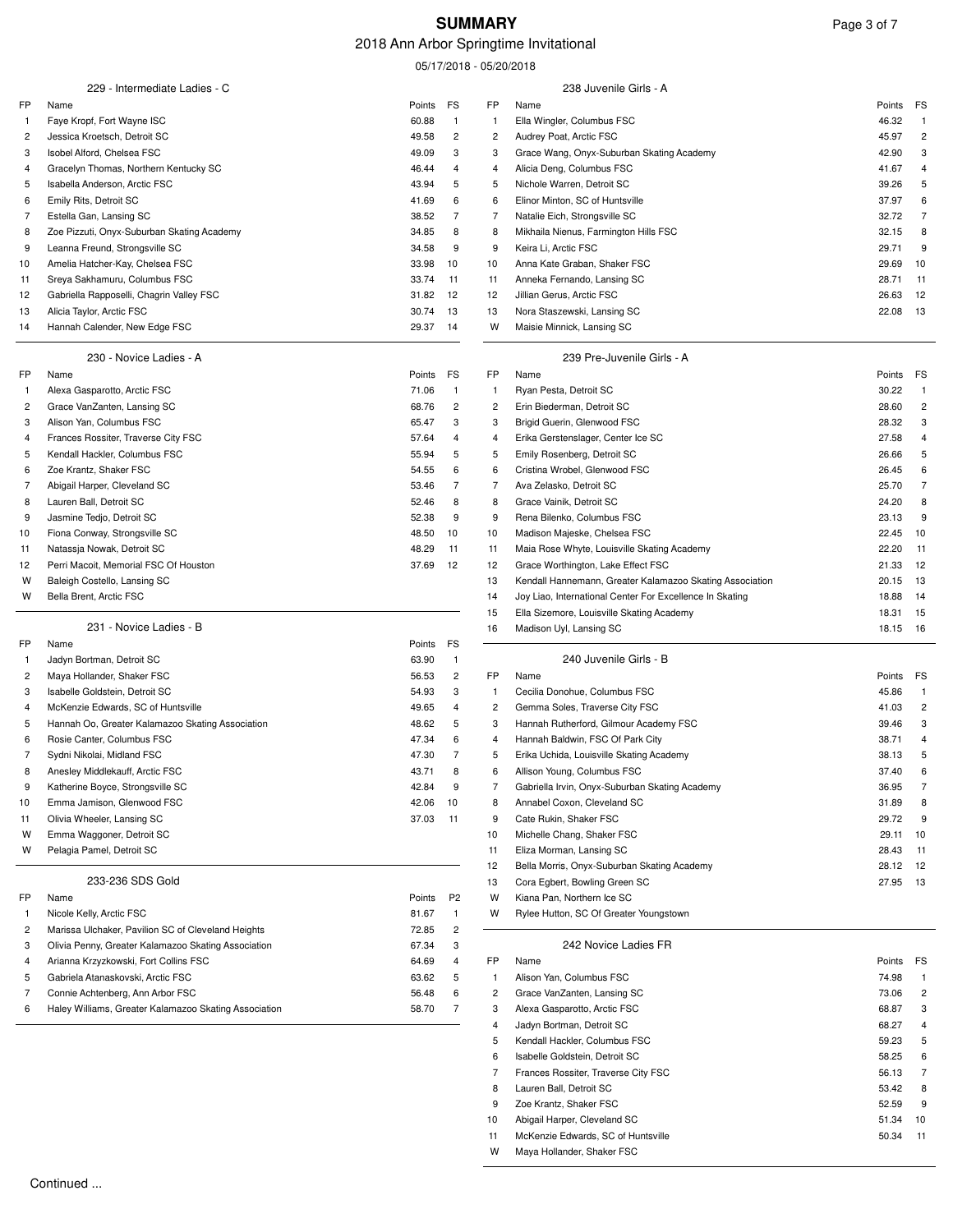# 2018 Ann Arbor Springtime Invitational

05/17/2018 - 05/20/2018

|              | 241 Pre-Juvenile Girls - B                                                       |                |                     |                     | 247 Juvenilie Girls FR                                        |                                       |
|--------------|----------------------------------------------------------------------------------|----------------|---------------------|---------------------|---------------------------------------------------------------|---------------------------------------|
| FP           | Name                                                                             | Points         | FS                  | FP                  | Name                                                          | Points<br>FS                          |
| -1           | Hetty Shi, Farmington Hills FSC                                                  | 31.62          | $\mathbf{1}$        | 1                   | Erika Uchida, Louisville Skating Academy                      | 47.14                                 |
| 2<br>3       | Janelle Reynolds, Detroit SC<br>Jessica Wu, Arctic FSC                           | 28.35<br>27.81 | 2<br>3              | 2<br>3              | Audrey Poat, Arctic FSC<br>Gemma Soles, Traverse City FSC     | 45.66<br>$\overline{c}$<br>3<br>45.30 |
| 4            | Lilly Baron, Center Ice SC                                                       | 26.78          | 4                   | 4                   | Elinor Minton, SC of Huntsville                               | 44.96<br>4                            |
| 5            | Haley Shewchuk, Wyandotte FSC                                                    | 26.64          | 5                   | 5                   | Hannah Baldwin, FSC Of Park City                              | 44.91<br>5                            |
| 6            | Delaney Keenan, Glenwood FSC                                                     | 25.99          | 6                   | 6                   | Grace Wang, Onyx-Suburban Skating Academy                     | 43.84<br>6                            |
| 7            | Sofia Williams, Onyx-Suburban Skating Academy                                    | 24.01          | $\overline{7}$      | 7                   | Cecilia Donohue, Columbus FSC                                 | 43.02<br>7                            |
| 8            | Lisa Kong, Lansing SC                                                            | 23.01          | 8                   | 8                   | Nichole Warren, Detroit SC                                    | 41.40<br>8                            |
| 9            | Caelin Tucker, Cleveland SC                                                      | 21.62          | 9                   | 9                   | Hannah Rutherford, Gilmour Academy FSC                        | 40.14<br>9                            |
| 10           | Addison Kunnath, New Edge FSC                                                    | 21.55          | 10                  | 10                  | Alicia Deng, Columbus FSC                                     | 40.08<br>10                           |
| 11           | Izabella Doubledee, Lansing SC                                                   | 21.49          | 11                  | 11                  | Ella Wingler, Columbus FSC                                    | 39.96<br>11                           |
| 12           | Misheel Otgonbaatar, Louisville Skating Academy                                  | 21.02          | 12                  | 12                  | Allison Young, Columbus FSC                                   | 12<br>34.36                           |
| 13           | Michelle Deych, Detroit SC                                                       | 20.20          | 13                  |                     |                                                               |                                       |
| 14           | Grace Westerhuis, Traverse City FSC                                              | 19.25          | 14                  |                     | 248 Pre-Juvenile Girls FR                                     |                                       |
| 15           | Maegen Manning, Chagrin Valley FSC                                               | 19.16          | 15                  | FP                  | Name                                                          | Points<br>FS                          |
| 16           | Alissa Viner, Gilmour Academy FSC                                                | 13.56          | 16                  | $\mathbf{1}$        | Hetty Shi, Farmington Hills FSC                               | 32.22                                 |
|              |                                                                                  |                |                     | $\overline{c}$      | Ryan Pesta, Detroit SC                                        | 29.71<br>$\overline{c}$               |
|              | 244 Intermediate Ladies FR                                                       |                |                     | 3                   | Haley Shewchuk, Wyandotte FSC                                 | 28.65<br>3                            |
| <b>FP</b>    | Name                                                                             | Points         | FS                  | 4                   | Erin Biederman, Detroit SC                                    | 28.24                                 |
| 1            | Brynn Roberts, FSC Of Park City                                                  | 66.87          | $\mathbf{1}$        | 5                   | Emily Rosenberg, Detroit SC                                   | 28.07<br>5                            |
| 2            | Faye Kropf, Fort Wayne ISC                                                       | 58.16          | 2                   | 6                   | Janelle Reynolds, Detroit SC                                  | 27.24<br>6                            |
| 3            | Jamie McSweeney, Pavilion SC of Cleveland Heights                                | 52.88          | 3                   | 7                   | Lilly Baron, Center Ice SC                                    | 27.02<br>7                            |
| 4            | Lilah Gibson, Columbus FSC                                                       | 49.67          | 4                   | 8                   | Erika Gerstenslager, Center Ice SC                            | 27.01<br>8                            |
| 5            | Gracelyn Thomas, Northern Kentucky SC                                            | 49.66          | 5                   | 9                   | Jessica Wu, Arctic FSC                                        | 26.25<br>9                            |
| 6<br>7       | Eleanor Scheinler, Louisville Skating Academy<br>Hannah Holzopfel, Center Ice SC | 49.06<br>48.37 | 6<br>$\overline{7}$ | 10<br>W             | Delaney Keenan, Glenwood FSC<br>Brigid Guerin, Glenwood FSC   | 24.33<br>10                           |
| 8            | Jessica Kroetsch, Detroit SC                                                     | 47.78          | 8                   | w                   | Cristina Wrobel, Glenwood FSC                                 |                                       |
| 9            | Isabella Anderson, Arctic FSC                                                    | 46.62          | 9                   |                     |                                                               |                                       |
| 10           | Isobel Alford, Chelsea FSC                                                       | 45.67          | 10                  |                     | 249 Junior Ladies                                             |                                       |
| 11           | Chesnee Vincent, Columbus FSC                                                    | 45.07          | 11                  | FP                  | Name                                                          | Points<br>FS                          |
| 12           | Josephine Billings, Lansing SC                                                   | 44.87          | 12                  | $\mathbf{1}$        | Kaya Chakrabortty, Detroit SC                                 | 67.02                                 |
| 13           | Alaina Shenton, Arctic FSC                                                       | 43.72          | 13                  | 2                   | Vanessa Jasiewicz, Winterhurst FSC                            | 65.99<br>$\overline{c}$               |
| 14           | Lynsey Kuhlman, Winterhurst FSC                                                  | 42.07          | 14                  | 3                   | Maggie MacKinnon, Arctic FSC                                  | 62.33<br>3                            |
| 15           | Tallia Whyte, Louisville Skating Academy                                         | 40.30          | 15                  | 4                   | Chiara Balbo, U.S. Figure Skating                             | 56.40                                 |
| W            | Emily Rits, Detroit SC                                                           |                |                     | 5                   | Delaney Ratliff, Arctic FSC                                   | 53.00<br>5                            |
|              |                                                                                  |                |                     | 6                   | Regan Lee, Detroit SC                                         | 51.65<br>6                            |
|              | 245 Junior Ladies                                                                |                |                     | 7                   | Cienna Baka, Columbus FSC                                     | 50.29<br>7                            |
| FP           | Name                                                                             | Points         | SP                  | 8                   | Molly Bohrer, Winterhurst FSC                                 | 48.86<br>8                            |
| $\mathbf{1}$ | Maggie MacKinnon, Arctic FSC                                                     | 39.39          | $\overline{1}$      | W                   | Braedyn Miller, Lansing SC                                    |                                       |
| 2            | Vanessa Jasiewicz, Winterhurst FSC                                               | 38.82          | 2                   | W                   | Linzy Fitzpatrick, Detroit SC                                 |                                       |
| 3            | Kaya Chakrabortty, Detroit SC                                                    | 37.27          | 3                   |                     |                                                               |                                       |
| 4            | Delaney Ratliff, Arctic FSC                                                      | 35.31          | 4                   |                     | 250 Senior Ladies                                             |                                       |
| 5            | Avery Wieczorek, Onyx-Suburban Skating Academy                                   | 35.30          | 5                   | FP                  | Name                                                          | FS<br>Points                          |
| 6            | Cienna Baka, Columbus FSC                                                        | 31.57          | 6                   | 1                   | Livvy Shilling, Highland SC                                   | 87.19                                 |
| 7            | Molly Bohrer, Winterhurst FSC                                                    | 31.49          | 7                   | 2                   | Tori Bennett, Mentor FSC                                      | 72.17<br>$\overline{c}$               |
| 8            | Chiara Balbo, U.S. Figure Skating                                                | 31.48          | 8                   | 3                   | Aubyn Herbison, Arctic FSC                                    | 65.80<br>3                            |
| 9            | Regan Lee, Detroit SC                                                            | 27.85          | 9                   | 4                   | Kamryn Lorenzen, Center Ice SC                                | 61.73<br>4                            |
| W            | Braedyn Miller, Lansing SC                                                       |                |                     | 5                   | Haley Vihnanek, Glenwood FSC                                  | 55.31                                 |
| W            | Molly Davies, Traverse City FSC                                                  |                |                     | 6<br>$\overline{7}$ | Alexandra Polega, Onyx-Suburban Skating Academy               | 55.18<br>7                            |
|              | 246 Senior Ladies                                                                |                |                     | W                   | Katharine Greene, Ann Arbor FSC<br>Chloe Mitchell, Detroit SC | 39.33                                 |
| FP           | Name                                                                             | Points         | SP                  | w                   | Lyndsay Ream, Columbus FSC                                    |                                       |
| -1           | Livvy Shilling, Highland SC                                                      | 50.18          | 1                   |                     |                                                               |                                       |
| 2            | Katie McBeath, Westminster FSC of Erie                                           | 43.01          | $\overline{c}$      |                     | 251 Adult Open                                                |                                       |
| 3            | Aubyn Herbison, Arctic FSC                                                       | 38.61          | 3                   | FP                  | Name                                                          | Points<br>FS                          |
| 4            | Jacqueline Budnick, Onyx-Suburban Skating Academy                                | 35.53          | 4                   | 1                   | Lillian Min, Ann Arbor FSC                                    | 15.85<br>-1                           |
| 5            | Lyndsay Ream, Columbus FSC                                                       | 33.54          | 5                   | 2                   | Melissa Cundari, Northern Ice SC                              | 14.51<br>$\overline{\mathbf{c}}$      |
| 6            | Haley Vihnanek, Glenwood FSC                                                     | 29.90          | 6                   | 3                   | Kimberly Keller, Ann Arbor FSC                                | 14.35                                 |
| 7            | Brigid Carlson, Onyx-Suburban Skating Academy                                    | 29.74          | 7                   | 4                   | Kristin Seefeldt, Ann Arbor FSC                               | 13.08                                 |
| 8            | Tori Bennett, Mentor FSC                                                         | 29.58          | 8                   | 5                   | Alexis Altier, Columbus FSC                                   | 12.07<br>5                            |
| 9            | Kamryn Lorenzen, Center Ice SC                                                   | 28.97          | 9                   | 0                   | Melissa Cundari, Northern Ice SC                              |                                       |
| 10           | Alexandra Polega, Onyx-Suburban Skating Academy                                  | 27.06          | 10                  | W                   | Alissa Folger, Lansing SC                                     |                                       |
| 11           | Katharine Greene, Ann Arbor FSC                                                  | 20.54          | 11                  |                     |                                                               |                                       |
| W            | Chloe Mitchell, Detroit SC                                                       |                |                     |                     |                                                               |                                       |

Continued ...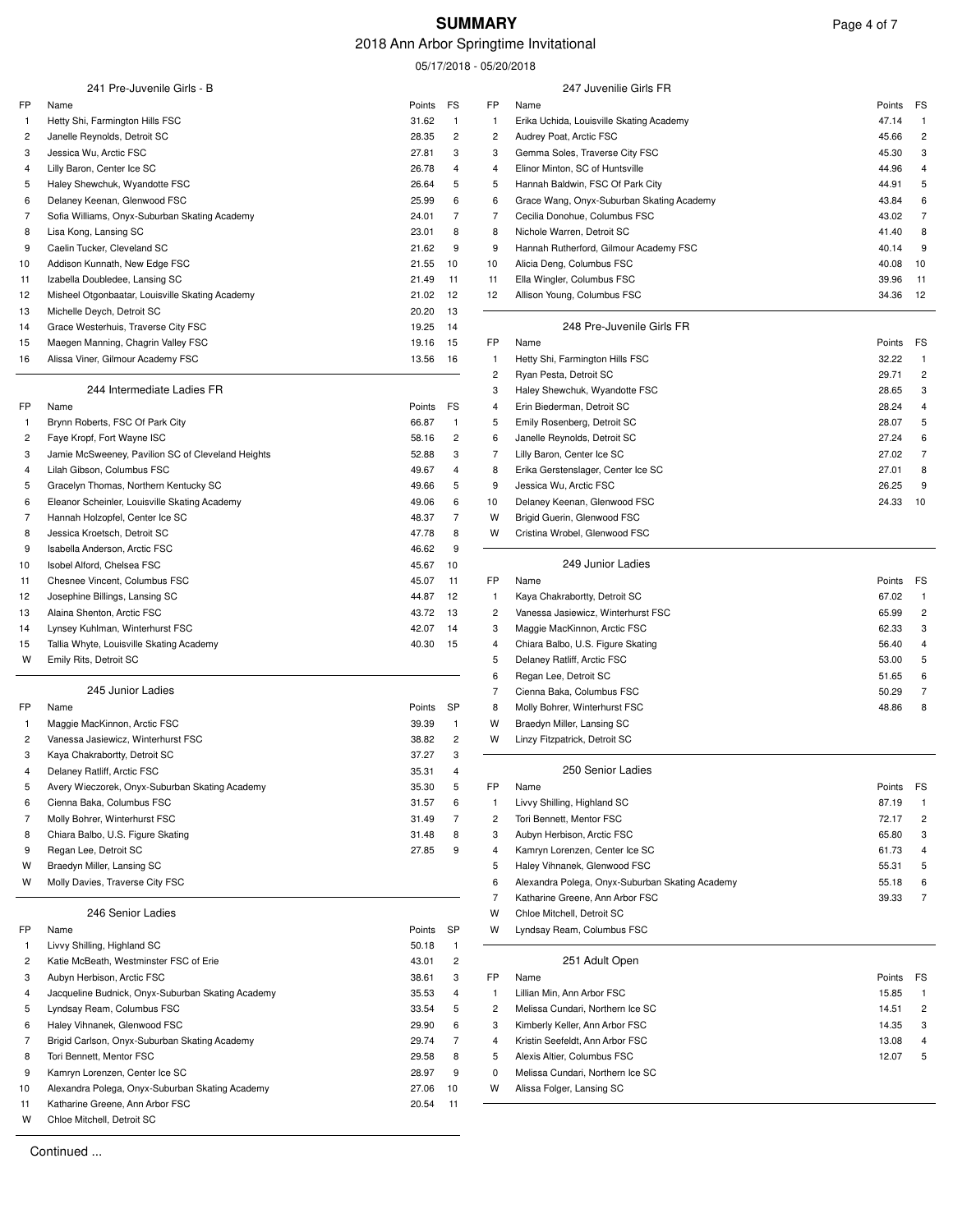# **SUMMARY** Page 5 of 7

# 2018 Ann Arbor Springtime Invitational

05/17/2018 - 05/20/2018

|              | 139-182 SDS Combined - Junior                             |        |                         |                         |                         | 167 Open Juvenile Ladies                                |        |                |                |
|--------------|-----------------------------------------------------------|--------|-------------------------|-------------------------|-------------------------|---------------------------------------------------------|--------|----------------|----------------|
| FP           | Name                                                      | Points | SD                      | FD                      | FP                      | Name                                                    |        | Points         | FS             |
| $\mathbf{1}$ | Lizzy Mar, Skokie Valley SC                               | 104.73 | $\overline{\mathbf{c}}$ | $\mathbf{1}$            | $\mathbf{1}$            | Vanessa Vihnanek, Glenwood FSC                          |        | 33.26          | $\overline{1}$ |
| 2            | Angeline Turczyn, Individual Member                       | 104.24 | 1                       | $\overline{2}$          | $\overline{2}$          | Caroline Kotcher, Detroit SC                            |        | 31.17          | $\overline{c}$ |
| 3            | Arianna Krzyzkowski, Fort Collins FSC                     | 95.44  | 5                       | 3                       | 3                       | Abigail Hiler, Traverse City FSC                        |        | 31.10          | 3              |
| 4            | Olivia Penny, Greater Kalamazoo Skating Association       | 90.53  | 3                       | 5                       | 4                       | Mikayla Lomas, Lansing SC                               |        | 30.73          | 4              |
| 5            | Kamryn Keller, Columbus FSC                               | 86.60  | $\overline{4}$          | 6                       | 5                       | Eliot Ziolek, Ann Arbor FSC                             |        | 27.84          | 5              |
| 6            | Haley Williams, Greater Kalamazoo Skating Association     | 86.18  | 6                       | $\overline{4}$          | 6                       | Makinna McBride, Detroit SC                             |        | 27.61          | 6              |
| W            | Catherine Gooch, Lone Star FSC                            |        |                         |                         | 7                       | Elle OBrien, Shaker FSC                                 |        | 27.29          | 7              |
|              |                                                           |        |                         |                         | 8                       | Lily Ramsby, Lansing SC                                 |        | 26.49          | 8              |
|              | 140-183 SDS Combined - Senior                             |        |                         |                         | 9                       | Emma Pugh, Louisville Skating Academy                   |        | 25.32          | 9              |
| FP           | Name                                                      | Points | SD                      | FD                      | 10                      | Kendra Pelc, Center Ice SC                              |        | 23.38          | 10             |
| $\mathbf{1}$ | Eva Pate, Strongsville SC                                 | 113.87 | 1                       | $\overline{c}$          | 11                      | Quincy Halliwell, Wooster FSC                           |        | 23.28          | 11             |
| 2            | Nicole Kelly, Arctic FSC                                  | 112.64 | $\overline{c}$          | -1                      | 12                      | Kylie Farrell, Shaker FSC                               |        | 21.74          | 12             |
| 3            | Joy Davis, Columbus FSC                                   | 107.82 | 3                       | 3                       | 13                      | Molly Shapira, Louisville Skating Academy               |        | 21.57          | 13             |
| 4            | Hanna Arntsen, Starlight Ice Dance Club                   | 101.55 | 4                       | 5                       | 14                      | Selina Lin, Ann Arbor FSC                               |        | 20.41          | 14             |
| 5            | Gabriela Atanaskovski, Arctic FSC                         | 100.01 | 5                       | 6                       | 15                      | Hadley France, Muskegon Lakeshore FSC                   |        | 19.85          | 15             |
| 6            | Marissa Ulchaker, Pavilion SC of Cleveland Heights        | 99.50  | 6                       | 4                       | 16                      | Katie Soldes, Chagrin Valley FSC                        |        | 18.05          | 16             |
| 7            | Amanda Goldstein, San Diego FSC                           | 87.79  | 7                       | $\overline{7}$          | W                       | Alexa Beegun, Shaker FSC                                |        |                |                |
| 8            | Connie Achtenberg, Ann Arbor FSC                          | 75.82  | 8                       | 8                       | W                       | Katrina Spears, Detroit SC                              |        |                |                |
| W            | Lindsey Grigg, Metro Edge FSC of Missouri                 |        |                         |                         |                         |                                                         |        |                |                |
|              |                                                           |        |                         |                         |                         | 168 Pre-Juvenile Boys                                   |        |                |                |
|              | 154 Intermediate Men                                      |        |                         |                         | FP                      | Name                                                    |        | Points         | FS             |
| FP           | Name                                                      |        | Points                  | FS                      | -1                      | Wiles Middlekauff, Arctic FSC                           |        | 24.90          | $\overline{1}$ |
| -1           | Lake Liao, International Center For Excellence In Skating |        | 46.56                   | $\mathbf{1}$            | $\overline{\mathbf{c}}$ | Zachary Fogt, Columbus FSC                              |        | 24.47          | $\overline{c}$ |
| 2            | Charles Huang, Detroit SC                                 |        | 34.90                   | $\overline{\mathbf{c}}$ | 3                       | Aaron Chen, Onyx-Suburban Skating Academy               |        | 19.92          | 3              |
| 3            | Evan Sun, Detroit SC                                      |        | 26.75                   | 3                       | 4                       | Samuel Ingram, Skokie Valley SC                         |        | 17.39          | 4              |
|              | 156 Open Juvenile Ladies                                  |        |                         |                         |                         | 169 Open Juvenile Men                                   |        |                |                |
| FP           | Name                                                      |        | Points                  | <b>SP</b>               | FP                      | Name                                                    |        | Points         | FS             |
| $\mathbf{1}$ | Cristina Wrobel, Glenwood FSC                             |        | 24.58                   | $\mathbf{1}$            | $\mathbf{1}$            | Ian Hill, Columbus FSC                                  |        | 31.00          | $\overline{1}$ |
| 2            | Mikayla Lomas, Lansing SC                                 |        | 21.27                   | $\overline{2}$          | 2                       | Nicholas Gajarski, Columbus FSC                         |        | 25.85          | $\overline{c}$ |
| 3            | Vanessa Vihnanek, Glenwood FSC                            |        | 20.56                   | 3                       |                         |                                                         |        |                |                |
| 4            | Haley Shewchuk, Wyandotte FSC                             |        | 20.47                   | 4                       |                         | 171-174 SDS Preliminary                                 |        |                |                |
| 5            | Caroline Kotcher, Detroit SC                              |        | 19.86                   | 5                       | FP                      | Name                                                    | Points | P <sub>1</sub> | P <sub>2</sub> |
| 6            | Lilly Baron, Center Ice SC                                |        | 19.51                   | 6                       | $\overline{1}$          | Yahli Pedersen, Ann Arbor FSC                           | 70.93  | 2              | $\overline{1}$ |
| 7            | Brigid Guerin, Glenwood FSC                               |        | 18.10                   | 7                       | 2                       | Jessica Burns, Ann Arbor FSC                            | 59.34  | -1             | 2              |
| 8            | Makinna McBride, Detroit SC                               |        | 17.62                   | 8                       | 3                       | Victoria Wilkinson, Ann Arbor FSC                       | 51.70  | 3              | 3              |
| 9            | Delaney Keenan, Glenwood FSC                              |        | 17.45                   | 9                       |                         |                                                         |        |                |                |
| 10           | Lily Ramsby, Lansing SC                                   |        | 16.59                   | 10                      |                         | 172-175 SDS Pre-Bronze                                  |        |                |                |
| 11           | Kendra Pelc, Center Ice SC                                |        | 15.61                   | 11                      | FP                      | Name                                                    | Points | P <sub>1</sub> | P <sub>2</sub> |
| 12           | Hadley France, Muskegon Lakeshore FSC                     |        | 14.59                   | 12                      | $\mathbf{1}$            | Julia Kaltwasser, Ann Arbor FSC                         | 78.12  |                | $\overline{1}$ |
| 13           | Eliot Ziolek, Ann Arbor FSC                               |        | 12.90                   | 13                      | 2                       | Elizabeth Ludlow, Ann Arbor FSC                         | 74.53  | $\overline{c}$ | 2              |
| 14           | Grace Westerhuis, Traverse City FSC                       |        | 12.77                   |                         | 3                       | Khloe Felton, Greater Kalamazoo Skating Association     | 69.52  | $\Lambda$      | $\mathbf{a}$   |
| 15           | Kylie Farrell, Shaker FSC                                 |        | 12.56                   | - 15                    | 4                       | Jordan Brenne, Greater Kalamazoo Skating Association    | 66.33  | 7              | 4              |
| 16           | Elle OBrien, Shaker FSC                                   |        | 11.61                   | 16                      | 5                       | Mahala Nguyen, Ann Arbor FSC                            | 65.79  | з              | 7              |
| W            | Alexa Beegun, Shaker FSC                                  |        |                         |                         | 6                       | Natalie Brenne, Greater Kalamazoo Skating Association   | 65.61  | 5              | 5              |
| W            | Yasmeen Faranso, Detroit SC                               |        |                         |                         | 7                       | Brooklyn Brassard, Greater Kalamazoo Skating Associatio | 62.08  | 6              | 8              |
|              |                                                           |        |                         |                         | 8                       | Cassandra Cowen, Skokie Valley SC                       | 60.86  | 8              | 9              |
|              |                                                           |        |                         |                         | 9                       | Constance Gorelik, Detroit SC                           | 57.38  | 9              | 6              |
|              |                                                           |        |                         |                         | 10                      | Katherine Sweet, Arctic FSC                             | 36.91  | 10             | 10             |

Continued ...

 $\overline{a}$ 

L.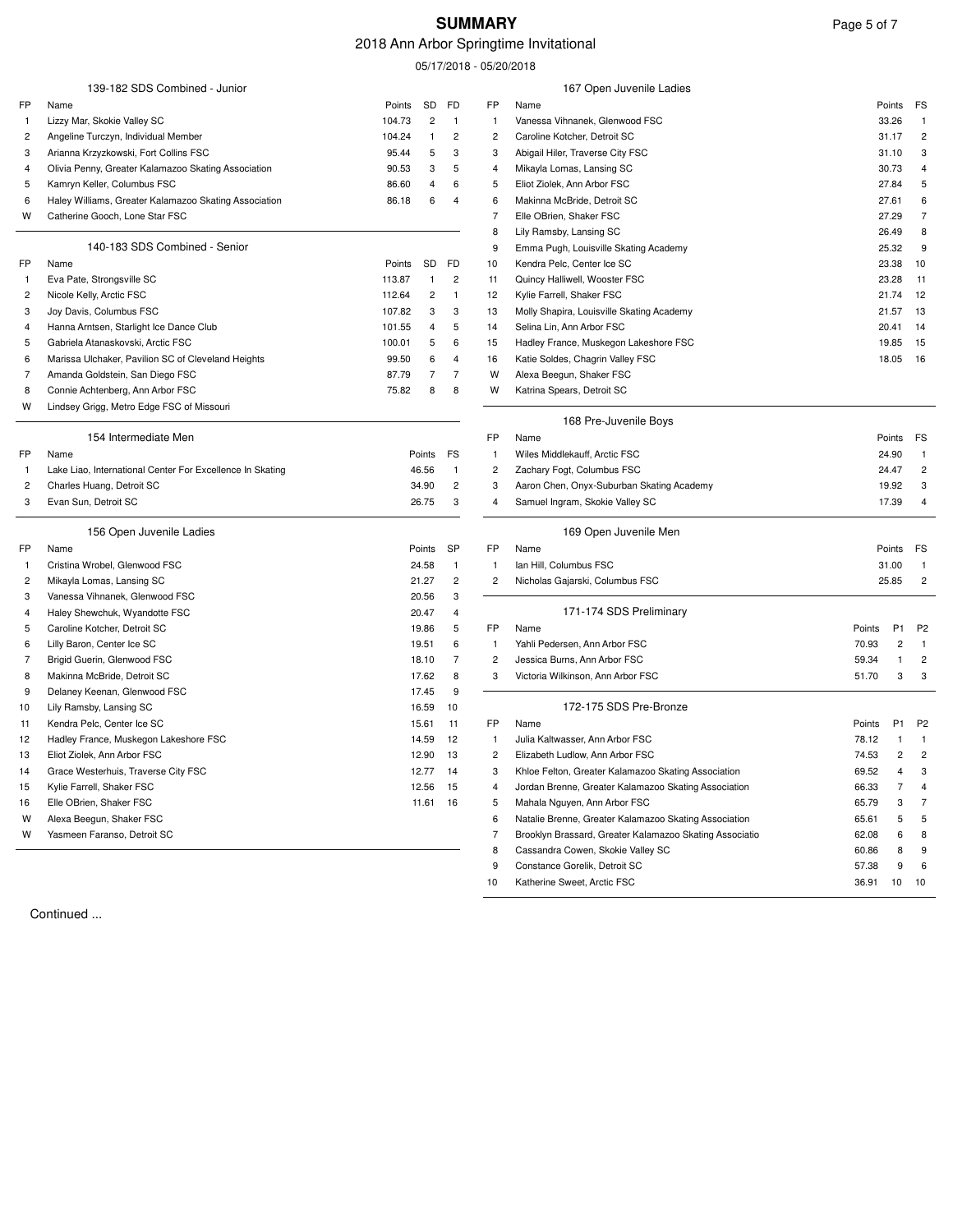# **SUMMARY** Page 6 of 7

# 2018 Ann Arbor Springtime Invitational

05/17/2018 - 05/20/2018

|    | 173-176 SDS Bronze                                     |               |                |                |                | 177-179 SDS Pre-Silver                                  |     |               |                |                |
|----|--------------------------------------------------------|---------------|----------------|----------------|----------------|---------------------------------------------------------|-----|---------------|----------------|----------------|
| FP | Name                                                   | <b>Points</b> | P <sub>1</sub> | P <sub>2</sub> | <b>FP</b>      | Name                                                    |     | <b>Points</b> | P <sub>1</sub> | <b>P2</b>      |
| -1 | Sadie Woodruff, Cleveland Ice Storm                    | 83.92         | -1             | $\overline{1}$ | -1             | Salome Mouliere, Ann Arbor FSC                          |     | 85.43         |                | -1             |
| 2  | Abigail Cimpello, Queen City FSC                       | 74.34         | 6              | 2              | $\overline{c}$ | Adah Roman, Greater Kalamazoo Skating Association       |     | 78.00         | 3              | $\overline{4}$ |
| 3  | Samuel Ingram, Skokie Valley SC                        | 74.31         | $\overline{c}$ | 3              | 3              | Abby Mumby, Greater Kalamazoo Skating Association       |     | 77.67         | $\overline{c}$ | 5              |
| 4  | Amanda Piel, Greater Kalamazoo Skating Association     | 69.62         | 3              | 5              | $\overline{4}$ | Quincy Halliwell, Wooster FSC                           |     | 76.76         | 4              | $\overline{2}$ |
| 5  | Sloan Markin, Greater Kalamazoo Skating Association    | 68.12         | 5              | 6              | 5              | Evelyn Lemm, Ann Arbor FSC                              |     | 75.52         | 6              | 3              |
| 6  | Lindsey Piel, Greater Kalamazoo Skating Association    | 66.01         | 7              | 8              | 6              | Kiana Pan, Northern Ice SC                              |     | 71.10         | 7              | 6              |
| 7  | Kristina Elias, Greater Kalamazoo Skating Association  | 65.81         | 8              | $\overline{7}$ | 7              | Paige Ellingson, Queen City FSC                         |     | 70.75         | 5              | 8              |
| 8  | Andria Annala, Ann Arbor FSC                           | 65.22         | $\overline{4}$ | 12             | 8              | Cenedra Hawn, Greater Kalamazoo Skating Association     | Tie | 66.88         | 8              | 9              |
| 9  | Sirinya Frankel, Denver FSC                            | 63.54         | 11             | $\overline{4}$ | 8              | Leah Grieco, Strongsville SC                            | Tie | 66.88         | 11             | 7              |
| 10 | Wiles Middlekauff, Arctic FSC                          | 59.10         | 10             | 11             | 10             | Grace Vainik, Detroit SC                                |     | 62.59         | 10             | 11             |
| 11 | Amishi Mahajan, Detroit SC                             | 57.07         | 14             | 9              | 11             | Grace Olesky, Onyx-Suburban Skating Academy             |     | 62.42         | 9              | 12             |
| 12 | Mallory Crandle, Greater Kalamazoo Skating Association | 55.33         | 9              | 15             | 12             | Claire Lightfoot, Greater Kalamazoo Skating Association |     | 58.31         | 13             | 10             |
| 13 | Tess Gompper, Ann Arbor FSC                            | 55.28         | 12             | 14             | 13             | Nicholas Gajarski, Columbus FSC                         |     | 58.19         | 12             | 14             |
| 14 | Zoe Zylstra, Strongsville SC                           | 52.39         | 16             | 10             | 14             | Kate Loope, Greater Kalamazoo Skating Association       |     | 54.13         | 14             | 13             |
| 15 | Elsa Futch, FSC Of Park City                           | 52.09         | 15             | 13             | 15             | Catherine Blair, Greater Kalamazoo Skating Association  |     | 49.46         | 15             | 15             |
| 16 | Keyara French, Greater Kalamazoo Skating Association   | 45.50         | 13             | 17             |                |                                                         |     |               |                |                |
| 17 | Cassidy Ha, Onyx-Suburban Skating Academy              | 44.88         | - 17           | 16             |                | 184-187 SDS Combined - Juvenile                         |     |               |                |                |
|    |                                                        |               |                |                | <b>FP</b>      | Name                                                    |     | Points        | P <sub>1</sub> | FD             |
|    | 178-181 SDS Silver                                     |               |                |                | -1             | Sadie Woodruff, Cleveland Ice Storm                     |     | 88.20         |                | -1             |
| FP | Name                                                   | Points        | P <sub>1</sub> | P <sub>2</sub> | $\overline{2}$ | Amanda Piel, Greater Kalamazoo Skating Association      |     | 84.76         | 2              | $\overline{2}$ |
| -1 | Addyson Luke, Greater Kalamazoo Skating Association    | 74.64         | -1             | $\overline{1}$ | 3              | Abigail Cimpello, Queen City FSC                        |     | 81.56         | 3              | $\overline{4}$ |
| 2  | Faith Mlachak, Gilmour Academy FSC                     | 69.36         | 5              | 2              | 4              | Wiles Middlekauff, Arctic FSC                           |     | 77.40         | 7              | 3              |
| 3  | Kamryn Keller, Columbus FSC                            | 67.03         | 3              | 5              | 5              | Samuel Ingram, Skokie Valley SC                         |     | 76.44         | 6              | 6              |
| 4  | Laureli Ivnik, FSC of Cincinnati                       | 65.93         | 4              | 3              | 6              | Sirinya Frankel, Denver FSC                             |     | 74.28         | 9              | 5              |
| 5  | Isabella Anderson, Arctic FSC                          | 64.29         | $\overline{c}$ | 6              | 7              | Lindsey Piel, Greater Kalamazoo Skating Association     |     | 73.51         | $\overline{4}$ | 11             |
| 6  | Sarah Dutton, Louisville Skating Academy               | 63.44         | $\overline{7}$ | 4              | 8              | Mallory Crandle, Greater Kalamazoo Skating Association  |     | 72.83         | 10             | 7              |
| 7  | Sage Krzyzkowski, Fort Collins FSC                     | 59.39         | 6              | 8              | 9              | Andria Annala, Ann Arbor FSC                            |     | 66.33         | 12             | 8              |
| 8  | Kendall Hannemann, Greater Kalamazoo Skating Associati | 58.43         | 8              | $\overline{7}$ | 10             | Elsa Futch, FSC Of Park City                            |     | 66.29         | 11             | 9              |
| 9  | Michelle Dilling, Center Ice SC                        | 51.83         | 9              | 9              | 11             | Tess Gompper, Ann Arbor FSC                             |     | 66.08         | 8              | 12             |
| W  | Abby Wasierski, Glenwood FSC                           |               |                |                | 12             | Katherine Sweet, Arctic FSC                             |     | 56.39         | 14             | 10             |
| W  | Ryan Pesta, Detroit SC                                 |               |                |                | 13             | Keyara French, Greater Kalamazoo Skating Association    |     | 47.97         | 13             | 13             |
|    |                                                        |               |                |                | W              | Julia Kaltwasser, Ann Arbor FSC                         |     |               | 5              |                |

Continued ...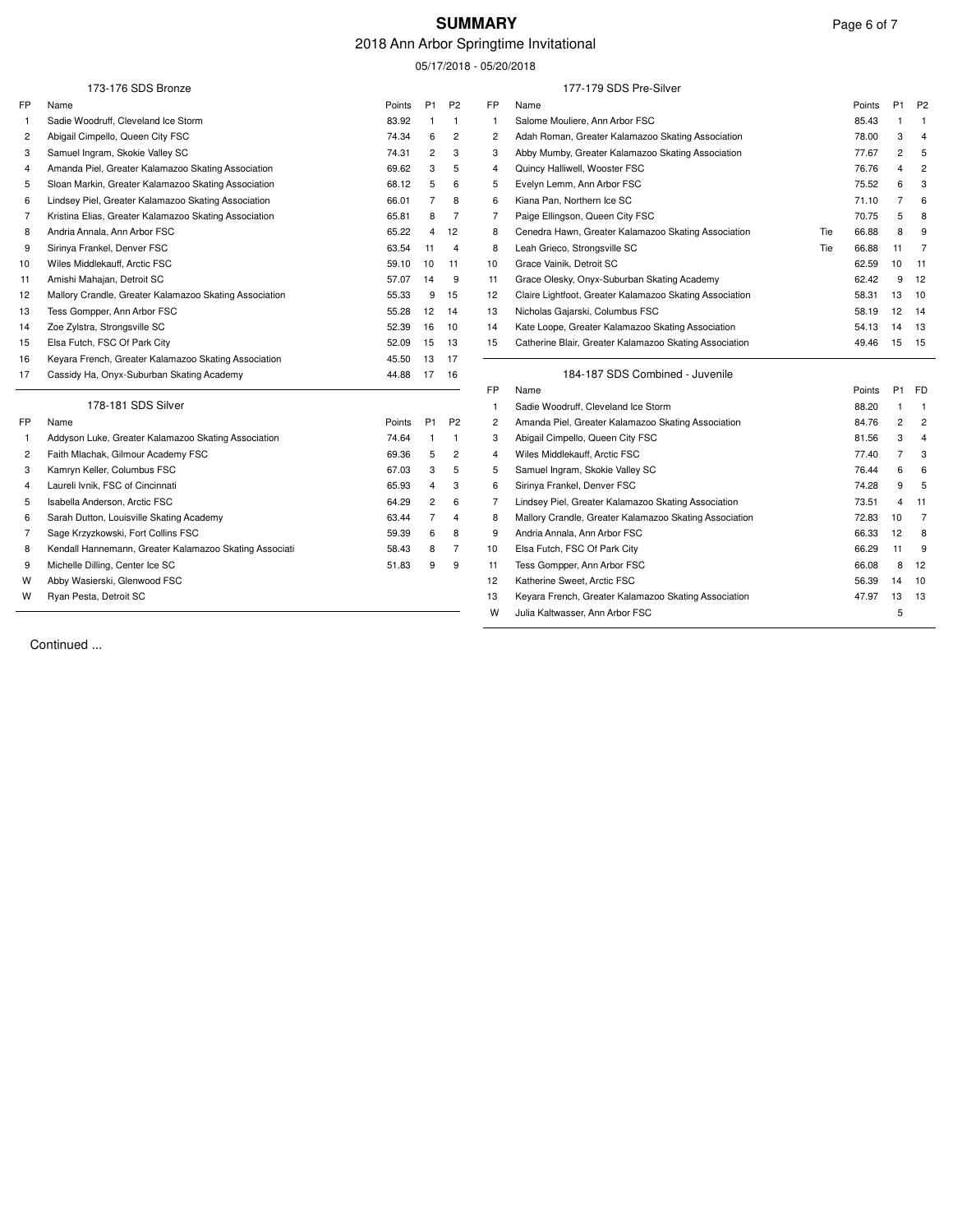### **SUMMARY** Page 7 of 7

#### 2018 Ann Arbor Springtime Invitational

05/17/2018 - 05/20/2018

|                |                                                         |        |                |                | $001 - 01 - 01$ |                                  |                         |
|----------------|---------------------------------------------------------|--------|----------------|----------------|-----------------|----------------------------------|-------------------------|
|                | 185-188 SDS Combined - Novice                           |        |                |                |                 | 251 Adult Open                   |                         |
| FP             | Name                                                    | Points | P <sub>1</sub> | <b>FD</b>      | <b>FP</b>       | Name                             | Points<br>FS            |
|                | Caroline Maier, Greater Kalamazoo Skating Association   | 83.71  |                | $\overline{c}$ |                 | Lillian Min, Ann Arbor FSC       | 15.85<br>$\mathbf{1}$   |
| 2              | Madelon Morin-Viall, Charter Oak FSC                    | 79.69  | 4              | -1             | $\overline{2}$  | Melissa Cundari, Northern Ice SC | 14.51<br>$\overline{c}$ |
| 3              | Isabella Anderson, Arctic FSC                           | 77.18  | $\overline{c}$ | $\overline{4}$ | 3               | Kimberly Keller, Ann Arbor FSC   | 14.35<br>3              |
| 4              | Jalyn Dubois, Greater Kalamazoo Skating Association     | 76.49  | 6              | 3              | 4               | Kristin Seefeldt, Ann Arbor FSC  | 13.08<br>4              |
| 5              | Faith Mlachak, Gilmour Academy FSC                      | 69.99  | 3              | 6              | 5               | Alexis Altier, Columbus FSC      | 12.07<br>5              |
| 6              | Sage Krzyzkowski, Fort Collins FSC                      | 67.79  | 8              | 5              | W               | Alissa Folger, Lansing SC        |                         |
| 7              | Michelle Dilling, Center Ice SC                         | 66.77  | 5              | 8              |                 |                                  |                         |
| 8              | Sarah Dutton, Louisville Skating Academy                | 65.61  | $\overline{7}$ | $\overline{7}$ |                 |                                  |                         |
|                | 186-189 SDS Combined - Intermediate                     |        |                |                |                 |                                  |                         |
| FP             | Name                                                    | Points | P <sub>1</sub> | <b>FD</b>      |                 |                                  |                         |
| -1             | Evelyn Lemm, Ann Arbor FSC                              | 86.88  | 11             | -1             |                 |                                  |                         |
| $\overline{c}$ | Salome Mouliere, Ann Arbor FSC                          | 85.58  | $\overline{4}$ | $\overline{c}$ |                 |                                  |                         |
| 3              | Adah Roman, Greater Kalamazoo Skating Association       | 84.67  |                | 5              |                 |                                  |                         |
| 4              | Kiana Pan, Northern Ice SC                              | 84.65  | 7              | 3              |                 |                                  |                         |
| 5              | Laureli Ivnik, FSC of Cincinnati                        | 83.71  | $\overline{2}$ | $\overline{4}$ |                 |                                  |                         |
| 6              | Abby Mumby, Greater Kalamazoo Skating Association       | 78.06  | 3              | $\overline{7}$ |                 |                                  |                         |
| 7              | Addyson Luke, Greater Kalamazoo Skating Association     | 74.26  | 9              | 8              |                 |                                  |                         |
| 8              | Kendall Hannemann, Greater Kalamazoo Skating Associati  | 73.66  | 5              | 12             |                 |                                  |                         |
| 9              | Paige Ellingson, Queen City FSC                         | 73.59  | 8              | 11             |                 |                                  |                         |
| 10             | Abby Wasierski, Glenwood FSC                            | 73.12  | 10             | 9              |                 |                                  |                         |
| -11            | Cenedra Hawn, Greater Kalamazoo Skating Association     | 71.05  | 6              | 13             |                 |                                  |                         |
| 12             | Quincy Halliwell, Wooster FSC                           | 68.28  | 12             | 10             |                 |                                  |                         |
| 13             | Grace Vainik, Detroit SC                                | 68.24  | 14             | 6              |                 |                                  |                         |
| 14             | Claire Lightfoot, Greater Kalamazoo Skating Association | 62.17  | 13             | 14             |                 |                                  |                         |
| 15             | Leah Grieco, Strongsville SC                            | 58.07  | 15             | 15             |                 |                                  |                         |
| 16             | Kate Loope, Greater Kalamazoo Skating Association       | 55.14  | 17             | 16             |                 |                                  |                         |
| 17             | Catherine Blair, Greater Kalamazoo Skating Association  | 54.75  | 16             | 18             |                 |                                  |                         |
| 18             | Mary Dill, Metro Edge FSC of Missouri                   | 53.04  | 18             | 17             |                 |                                  |                         |
| 19             | Maggie Higgins, Port Huron FSC                          | 38.52  | 19             | 19             |                 |                                  |                         |
| W              | Holly Dearnell, Learn to Skate USA                      |        |                |                |                 |                                  |                         |

Database Path: C:\Competitions\Springtime\Springtime 2018\2018 AA Springtime Combined Report created: Tue May 22 17:27:33 EDT 2018 (IJScompanion Version: 3.9.8)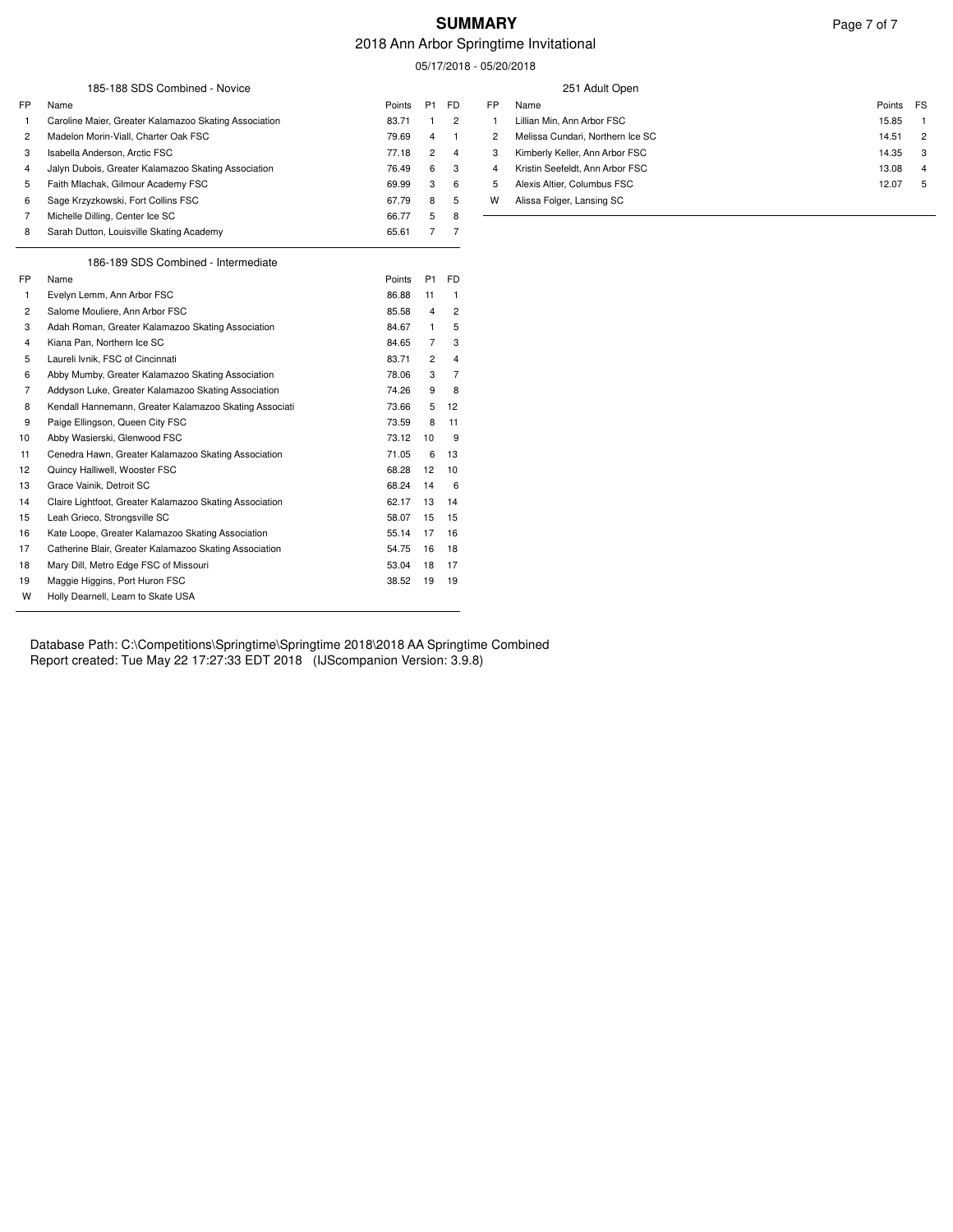### **Beginner CM - A - Final Standings**

- 1 Julia Robinson, Shaker FSC
- 2 Annabelle Lee, Center Ice Basic Skills
- 3 Sophia Grotjohn, Learn to Skate USA
- 4 Maren Morales, Traverse City FSC
- 5 Hazel Troyer, Center Ice Basic Skills

#### **Beginner CM - B - Final Standings**

- 1 Eve Jackson, Bowling Green SC<br>2 Marie Stewart. Traverse City FSC
- Marie Stewart, Traverse City FSC
- 3 Cy Morales, Traverse City FSC
- 4 Lilly Cole, Lapeer SC
- 5 Margaux Kotcher, Detroit SC Inc.

### **Beginner Free Skate - A - Final Standings**

- 1 Charlotte Toy, Greater Kalamazoo Ska...
- 2 Julia Robinson, Shaker FSC
- 3 Isadora Alvelo, Detroit SC Inc.
- 4 Annabelle Lee, Center Ice Basic Skills
- 5 Maren Morales, Traverse City FSC
- 6 Adelina Ploschanskaya, Learn to Skate USA
- 7 Hazel Troyer, Center Ice Basic Skills

### **Beginner Free Skate - B - Final Standings**

- 1 Eve Jackson, Bowling Green SC
- 2 Lilly Cole, Lapeer SC
- 3 Reece Kidwell, Columbus FSC
- 4 Cy Morales, Traverse City FSC
- 5 Marie Stewart, Traverse City FSC
- 6 Nicole Goenner, Mt. Pleasant FSC

### **Dramatic Entertainment - Adult - Final Standings**

1 Karla Stoermer Grossman, Ann Arbor FSC

### **Dramatic Entertainment - No Test - Final Standings**

1 Nathalie Masse, Traverse City FSC

### **Dramatic Entertainment - Pre-Juvenile - Final Standings**

- 1 Mary Grace Palamara, Traverse City FSC
- 2 Miranda LaRue, Traverse City FSC
- 3 Lauren Penrose, Chelsea FSC
- 4 Kylie Kraemer, Onyx-Suburban Skating...
- 5 Kaela List, Lakeland SC

### **Dramatic Entertainment - Teen/Young Adult - Final Standings**

- 1 Rachel Tolfree, Traverse City FSC
- 2 Alessandra Lico, Onyx-Suburban Skating...
- 3 Sadie Woodruff, Cleveland Ice Storm
- 4 Alexandra Lavdas, Onyx-Suburban Skating...

### **High Beginner Boys Test Track - Final Standings**

- 1 Paiboon Salenbauch, Detroit SC Inc.
- 2 Sava Kramarev, Suburban Ice East Lan...
- 3 Alexander Meints, Ann Arbor FSC
- 4 Kaede Kawaguchi, Detroit SC Inc.

### **High Beginner CM - A - Final Standings**

- 1 Alexandra Timura, Mentor FSC
- 2 Sophie Cruise, The Chagrin Valley FSC
- 3 Lauren Buerk, Bowling Green SC
- 4 Kaidi Wang, The Chagrin Valley FSC
- 5-TIE Sava Kramarev, Suburban Ice East Lan...
- 5-TIE Isabella Eva Nelson, Muskegon Lakeshore FSC

### **High Beginner CM - B - Final Standings**

- 1 Sarah Gray, Center Ice Basic Skills
- 2 Sonia Robinson, Shaker FSC
- 3 Hannah Guffrey, SC of Central Ohio
- 4 Sascha Leiken, Shaker FSC
- 5 Laura Goenner, Mt. Pleasant FSC
- 6 Christina Reitzel, Traverse City FSC
- 7 Chelsea Forrest, Chiller Skating School

#### **High Beginner Girls Free Skate - A - Final Standings**

- 1 Warunya Salenbauch, Detroit SC Inc.<br>2 Kaidi Wang. The Chagrin Valley FSC
- Kaidi Wang, The Chagrin Valley FSC
- 3 Sophie Cruise, The Chagrin Valley FSC
- 4 Maryn CieChanski, Chelsea FSC
- 5 Nicole Andreasson, Detroit SC Inc.
- 6 Isabella Eva Nelson, Muskegon Lakeshore FSC
- 7 Sophia Grotjohn, Learn to Skate USA

### **High Beginner Girls Free Skate - B - Final Standings**

- 1 Sarah Gray, Center Ice Basic Skills
- 2 Avery Hoeft, Ann Arbor FSC
- 3 Lauren Buerk, Bowling Green SC
- 4 Lydia Skakun, Farmington Hills FSC
- 5 Hannah Guffrey, SC Of Central Ohio
- 6 Ana Andreasson, Detroit SC Inc.
- 7 Laura Douglass, Columbus FSC

#### **High Beginner Girls Free Skate - C - Final Standings**

- 1 Sascha Leiken, Shaker FSC
- 2 Madelyn Reardon, Traverse City FSC
- 3 Christina Reitzel, Traverse City FSC
- 4 Elise Meints, Ann Arbor FSC
- 5 Laura Goenner, Mt. Pleasant FSC
- 6 Chelsea Forrest, Chiller Skating School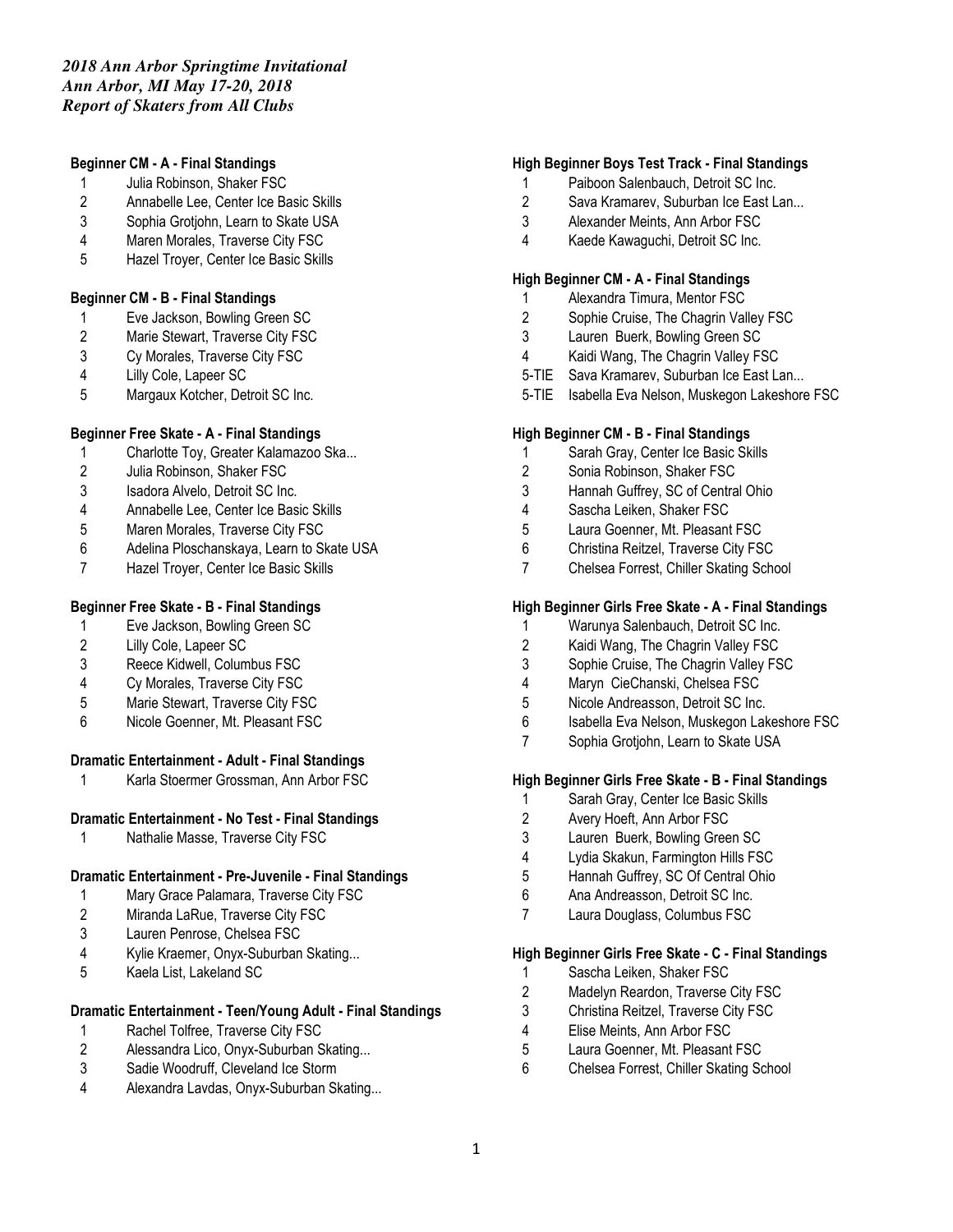### **Intermediate Ladies Test Track - Final Standings**

- 1 Caitlin Dougherty, Farmington Hills FSC
- 2 Kiley Tiemann, Lansing SC
- 3 Angelica Alexopoulos, Onyx-Suburban Skating...
- 4 Kimberly You, Arctic FSC
- 5 Alicia Dell, Lakeland SC
- 6 Anna Haisenleder, Onyx-Suburban Skating...
- 7 Valerie Medvich, Southgate FSC
- 8 Kelsey DeLaney, Bowling Green SC
- 9 Jessica Westphal, Center Ice SC
- 10 Emma Waibel, Lakeland SC
- 11 Rachel Eglinton, Ann Arbor FSC

### **Introductory Jumps - Final Standings**

- 1 Sophie Cruise, The Chagrin Valley FSC
- 2 Hazel Troyer, Center Ice Basic Skills

### **Introductory Spins - Final Standings**

- 1 Katarina Munson, Ann Arbor FSC
- 2 Rilynn Cox, Ann Arbor FSC
- 3 Alexandra Timura, Mentor FSC
- 4 Sascha Leiken, Shaker FSC

# **Juvenile Girls Test Track - Final Standings**

- 1 Madelyn Bohrer, Westminster FSC of Erie
- 2 Mary Grace Palamara, Traverse City FSC
- 3 Kristina Elias, Greater Kalamazoo Ska...
- 4 Annika Lark, The New Edge FSC
- 5 Alexis Marshall, Lapeer SC
- 6 Emily Rosinski, Detroit SC Inc.
- 7 Sophia Christian, Traverse City FSC
- 8 Regan McKee, Chelsea FSC
- 9 Shelby Baker, Garden City FSC
- 10 Jozelynn Albert, Port Huron FSC
- 11 Caitlin Miller, St. Clair Shores FSC

# **Light Entertainment - Intermediate - Final Standings**

- 1-TIE Elizabeth Horwitz, Gilmour Academy FSC
- 1-TIE Amelia Hatcher-Kay, Chelsea FSC
- 3 Emily Nelson, Chelsea FSC

### **Light Entertainment - Introductory - A - Final Standings**

- 1 Ellaree Zack, Detroit SC Inc.
- 2 Madelyn Reardon, Traverse City FSC
- 3 Cy Morales, Traverse City FSC

# **Light Entertainment - Introductory - B - Final Standings**

- 1 Maren Morales, Traverse City FSC<br>2 Maryn CieChanski, Chelsea FSC
- Maryn CieChanski, Chelsea FSC
- 3 Olivia Zack, Palm Beach Skate Zone

### **Light Entertainment - Juvenile-Teen - Final Standings**

- 1 Rachel Tolfree, Traverse City FSC
- 2 Cassandra Cowen, Skokie Valley SC
- 3 Alessandra Lico, Onyx-Suburban Skating...
- 4 Janie Moore, Columbus FSC
- 5 Jozelynn Albert, Port Huron FSC

### **Light Entertainment - Pre-Juvenile - Final Standings**

- 1 Sophia Christian, Traverse City FSC<br>2 Madison Maieske. Chelsea FSC
- Madison Majeske, Chelsea FSC
- 3 Kaela List, Lakeland SC
- 4 Lauren Penrose, Chelsea FSC
- 5 Kayla Morgan, Mt. Pleasant FSC

### **Light Entertainment - Preliminary - Final Standings**

- 1 Sydney Brandt, Chelsea FSC<br>2 Alex Davis. Chelsea FSC
- Alex Davis, Chelsea FSC
- 3 Samantha Nothnagel, Chelsea FSC
- 4 Emma Clinton, Traverse City FSC

### **Light Entertainment - Pre-Preliminary - Final Standings**

- 1 Charlotte Williams, Chelsea FSC
- 2 Jonah Zack, Detroit SC Inc.
- 3 Hannah Carter, Garden City FSC

### **Light Entertainment - Senior - Final Standings**

1 Jason Deveikis, Ann Arbor FSC

### **No Test Boys Free Skate - Final Standings**

- 1 Joshua Snyder, Onyx-Suburban Skating...
- 2 Eli Shoemaker, Louisville Skating Ac...

### **No Test Girls CM - Final Standings**

- 1 Patricia Duda, Glenwood FSC
- 2 Rilynn Cox, Ann Arbor FSC
- 3 Ella St. Martin, Muskegon Lakeshore FSC

### **No Test Girls Free Skate - A - Final Standings**

- 1 Patricia Duda, Glenwood FSC
- 2 Isabel Torres, Lapeer SC
- 3 Felicia Lin, Ann Arbor FSC
- 4 Ava Gregory, Detroit SC Inc.
- 5 Giasella Lucas, Detroit SC Inc.
- 6 Hannah Lee, Detroit SC Inc.
- 7 Sarah Fowler, Columbus FSC
- 8 Vera Kiryukhin, Columbus FSC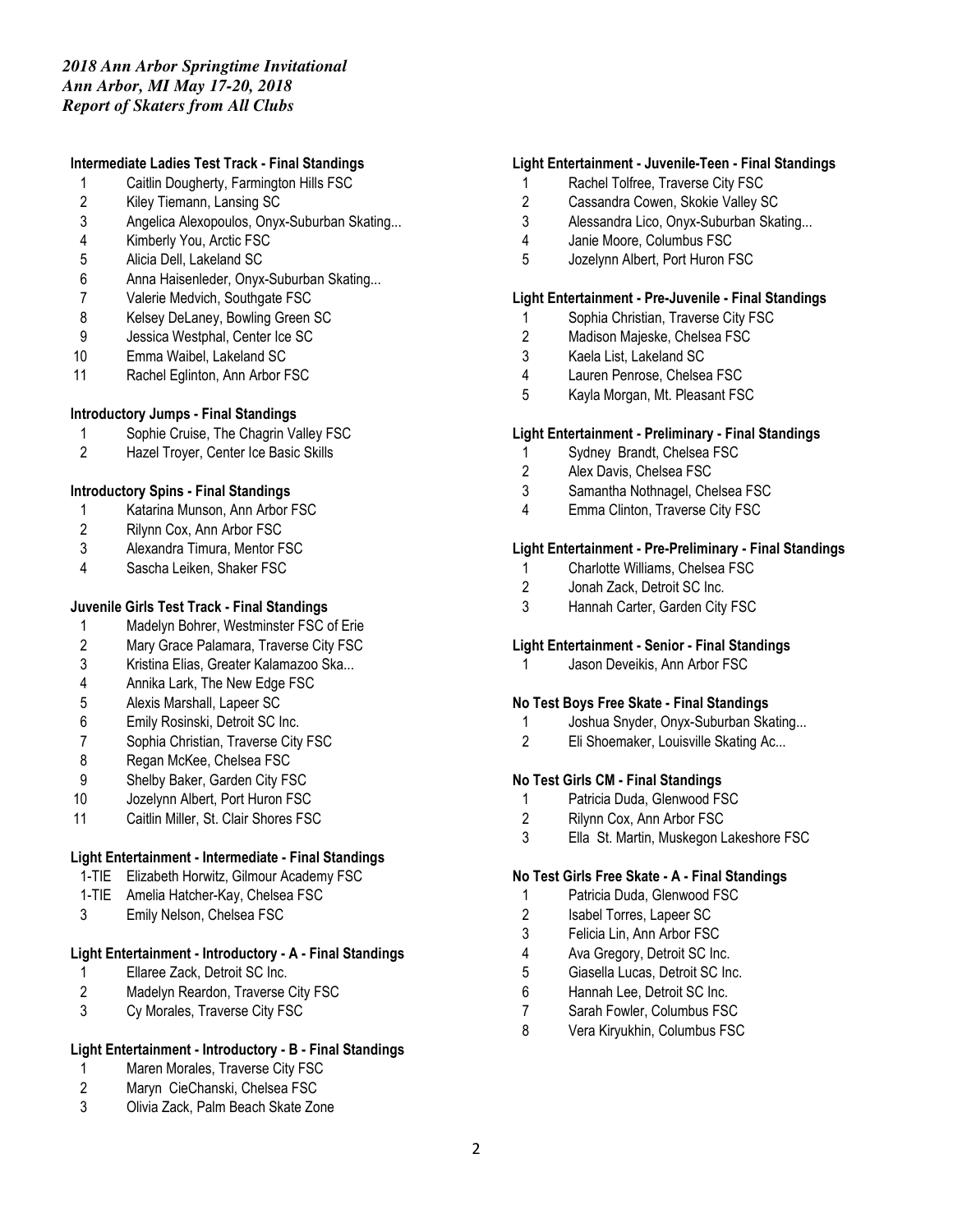# *2018 Ann Arbor Springtime Invitational Ann Arbor, MI May 17-20, 2018 Report of Skaters from All Clubs*

### **No Test Girls Free Skate - B - Final Standings**

- 1 Dominique Montgomery, Wyandotte FSC
- 2 Katarina Munson, Ann Arbor FSC
- 3 Gabriella Golden, Detroit SC Inc.
- 4 Silja Spitznagel, Detroit SC Inc.
- 5 Emma Wilsey, The Chagrin Valley FSC
- 6 Alexis Mann, Detroit SC Inc.
- 7 Ashley Edwards, Columbus FSC
- 8 Catalina Colangelo van Meek, Detroit SC Inc.

### **No Test Girls Free Skate - C - Final Standings**

- 1 Martina Andaluz, Queen City FSC
- 2 Rilynn Cox, Ann Arbor FSC
- 3 Jaida Elliott, Wyandotte FSC
- 4 Savannah Chumbley, Lansing SC
- 5 Alexis Buckley, Glenwood FSC
- 6 Mary Jordan, Chelsea FSC
- 7 Ella St. Martin, Muskegon Lakeshore FSC
- 8 Sierra Anthony, Detroit SC Inc.

### **No Test Girls Jumps - Final Standings**

- 1 Isabel Torres, Lapeer SC<br>2 Martina Andaluz. Queen C
- Martina Andaluz, Queen City FSC

### **Novice Ladies Test Track - Final Standings**

- 1 Emily Derimiggio, Center Ice SC
- 2 Elizabeth Eberle, Center Ice SC
- 3 Leah Grieco, The Strongsville SC
- 4 Francesca Schena, Onyx-Suburban Skating...

### **Pre-Juvenile Girls CM - Final Standings**

- 1 Ella Wallace-McFarland, Glenwood FSC
- 2 Alexa Hapstak, Center Ice SC

### **Pre-Juvenile Girls Jumps - Final Standings**

- 1 Lilly Baron, Center Ice SC
- 2 Caelin Tucker, Cleveland SC
- 3 Leela Aiyagari, Ann Arbor FSC

### **Pre-Juvenile Girls Spins - Final Standings**

- 1 Caelin Tucker, Cleveland SC
- 2 Abigail Thomas, Center Ice SC
- 3 Leela Aiyagari, Ann Arbor FSC

#### **Pre-Juvenile Test Track - Final Standings**

- 1 Aidan Best, Lakeland SC
- 2 Rose Keuten, Onyx-Suburban Skating...
- 3 Kaela List, Lakeland SC
- 4 Miranda LaRue, Traverse City FSC
- 5 Mallory Fogt, Columbus FSC
- 6 Emma Clinton, Traverse City FSC
- 7 Kayla Morgan, Mt. Pleasant FSC

### **Preliminary Girls CM - A - Final Standings**

- 1 Pearl Rojas, Bowling Green SC
- 2 Amelie Cruz, Glenwood FSC<br>3 Jessica Jurka. Bowling Green
- Jessica Jurka, Bowling Green SC
- 4 Elizabeth Min, Ann Arbor FSC

#### **Preliminary Girls CM - B - Final Standings**

- 1 Ava Peper, Bowling Green SC
- 2 Abigail Thomas, Learn to Skate USA
- 3 Ava Perciak, The Strongsville SC
- 4 Leela Aiyagari, Ann Arbor FSC

#### **Preliminary Girls FR - Final Standings**

- 1 Ava Nienus, Farmington Hills FSC
- 2 Madeline Benson, Eastern Iowa FSC
- 3 Mia Omodio, Southgate FSC
- 4 Vlada Kiryukhin, Columbus FSC
- 5 Abrielle Heer, Wyandotte FSC
- 6 Catherine Hu, Farmington Hills FSC
- 7 Jessica Jurka, Bowling Green SC
- 8 Annalisa Albers, Arctic FSC
- 9 Josephine Scanio, Arctic FSC
- 10 Abigail Li, Columbus FSC
- 11 Miwa Davis, Columbus FSC
- 12 Emilia Nemirovsky, Detroit SC
- 13 Audrey Weizer, Ann Arbor FSC
- 14 Abigail Steele, Arctic FSC
- 15 Alexa Hapstak, Center Ice SC
- 16 Zoe Cialella, Arctic FSC

#### **Preliminary Girls Free Skate - A - Final Standings**

- 1 Jessica Jurka, Bowling Green SC
- 2 Catherine Hu, Farmington Hills FSC
- 3 Emilia Nemirovsky, Detroit SC Inc.
- 4 ., Wyandotte FSC
- 5 Saige Belle Purther, The New Edge FSC
- 6 Saya Carpenter, Arctic FSC
- 7 Anna Chen, Columbus FSC
- 8 Sydney Brandt, Chelsea FSC
- 9 Anna McAllister, Chelsea FSC
- 10 Elizabeth Min, Ann Arbor FSC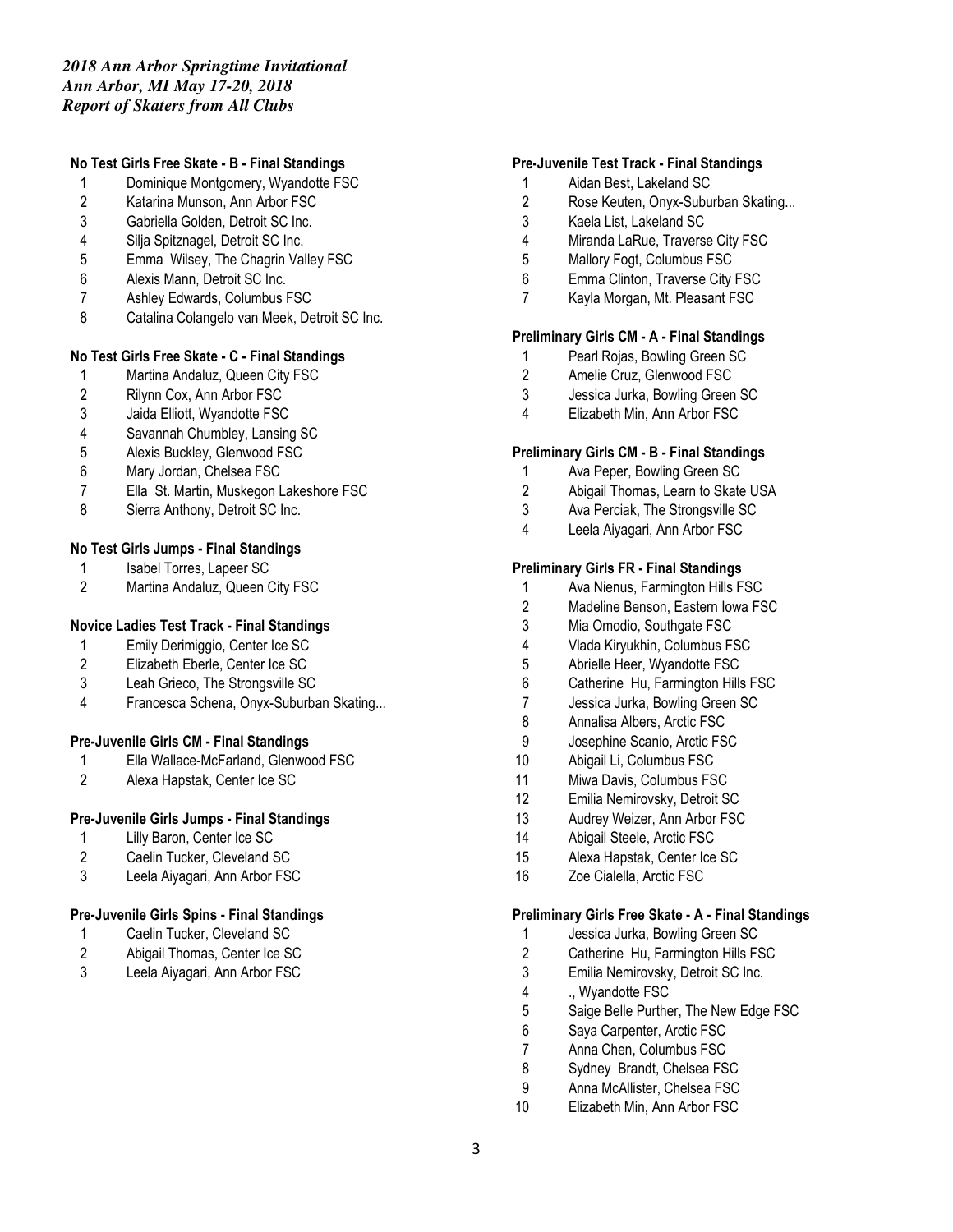# *2018 Ann Arbor Springtime Invitational Ann Arbor, MI May 17-20, 2018 Report of Skaters from All Clubs*

### **Preliminary Girls Free Skate - B - Final Standings**

- 1 Madeline Benson, Eastern Iowa FSC
- 2 Mia Omodio, Southgate FSC
- 3 Miwa Davis, Columbus FSC
- 4 Ava Nienus, Farmington Hills FSC
- 5 Salene Kalis, Lansing SC
- 6 Maya Labonte, Arctic FSC
- 7 Hannah Faulkner, Columbus FSC
- 8 Elita You, Arctic FSC
- 9 Ella Wallace-McFarland, Glenwood FSC
- 10 Whitney Heck, Detroit SC Inc.

### **Preliminary Girls Free Skate - C - Final Standings**

- 1 Josephine Scanio, Arctic FSC
- 2 Annalisa Albers, Arctic FSC
- 3 Vlada Kiryukhin, Columbus FSC
- 4 Zoe Cialella, Arctic FSC
- 5 Abby Mumby, Greater Kalamazoo Ska...
- 6 Reese Hoegler, The Chagrin Valley FSC
- 7 Madelyn Cotey, Arctic FSC
- 8 Emma Wei, Queen City FSC
- 9 Leela Aiyagari, Ann Arbor FSC
- 10 Samantha Nothnagel, Chelsea FSC

# **Preliminary Girls Free Skate - D - Final Standings**

- 1 Alexa Hapstak, Center Ice SC
- 2 Audrey Weizer, Ann Arbor FSC
- 3 Abigail Li, Columbus FSC
- 4 Abigail Steele, Arctic FSC
- 5 Ava Perciak, The Strongsville SC
- 6 Kiki Dziejma-Hatta, Detroit SC Inc.
- 7 Charlotte Batra, Ann Arbor FSC
- 8 Rhiley Paskoff, Center Ice SC
- 9 Alex Davis, Chelsea FSC
- 10 Grace Schultz, Onyx-Suburban Skating...
- 11 Abigail Thomas, Center Ice SC

# **Preliminary Girls Jumps - Final Standings**

- 1 Madelyn Cotey, Arctic FSC
- 2 Ava Perciak, The Strongsville SC

# **Preliminary Girls Spins - Final Standings**

- 1 Ava Perciak, The Strongsville SC
- 2 Elizabeth Min, Ann Arbor FSC
- 3 Madelyn Cotey, Arctic FSC

### **Preliminary Girls Test Track - B - Final Standings**

- 1 Alexandra Miller-Thomas, Detroit SC Inc.
- 2 Taylor Workman, Traverse City FSC
- 3 Kelsey Baker, Garden City FSC
- 4 Natalie Brenne, Greater Kalamazoo Ska...
- 5 Hannah Carter, Garden City FSC
- 6 Caitlin Balint, Onyx-Suburban Skating...

# **Preliminary Girst Test Track - A - Final Standings**

- 1 Clara Fugate, Arctic FSC
- 2 Ella Zhang, Farmington Hills FSC
- 3 Yahli Pedersen, Ann Arbor FSC
- 4 Jordan Brenne, Greater Kalamazoo Ska...
- 5 Diana Muzyk, Lapeer SC
- 6 Kennedy Tiemann, Lansing SC
- 7 Brooklyn Brassard, Greater Kalamazoo Ska...
- 8 Graceann Gottschalk, Arctic FSC
- 9 Margaret Day, The New Edge FSC
- 10 Rose Gerlants-Mavashev, Detroit SC Inc.
- 11 Ashni Kansara, Detroit SC Inc.

### **Pre-Preliminary Boys Free Skate - Final Standings**

- 1 Warren Fugate, Arctic FSC
- 2 Troy Zimmerman, Fort Wayne ISC Inc.
- 3 Jonah Zack, Detroit SC Inc.

### **Pre-Preliminary Duets - Final Standings**

- 1 Olivia Zack, Palm Beach Skate Zone
- 1 Ellanee Zack, Palm Beach Skate Zone<br>2 Peyton Mazurek, Onyx-Suburban Skati
- Peyton Mazurek, Onyx-Suburban Skating...
- 2 Danielle Mazurek, Onyx-Suburban Skating...

### **Pre-Preliminary Girls CM - A - Final Standings**

- 1 Alexis Buckley, Glenwood FSC
- 2 Diana Muzyk, Lapeer SC
- 3 Katie Pcionek, The Strongsville SC
- 4 Helen Qiu, The Chagrin Valley FSC
- 5 Victoria Wilkinson, Ann Arbor FSC
- 6 Kayla Centofanti, Onyx-Suburban Skating...

### **Pre-Preliminary Girls CM - B - Final Standings**

- 1 Madison Nicholls, Center Ice SC
- 2 Sophia Khachapuridze, Columbus FSC
- 3 Sarah Plant, Center Ice SC
- 4 Sophia Trigo-Del Sarto, Columbus FSC